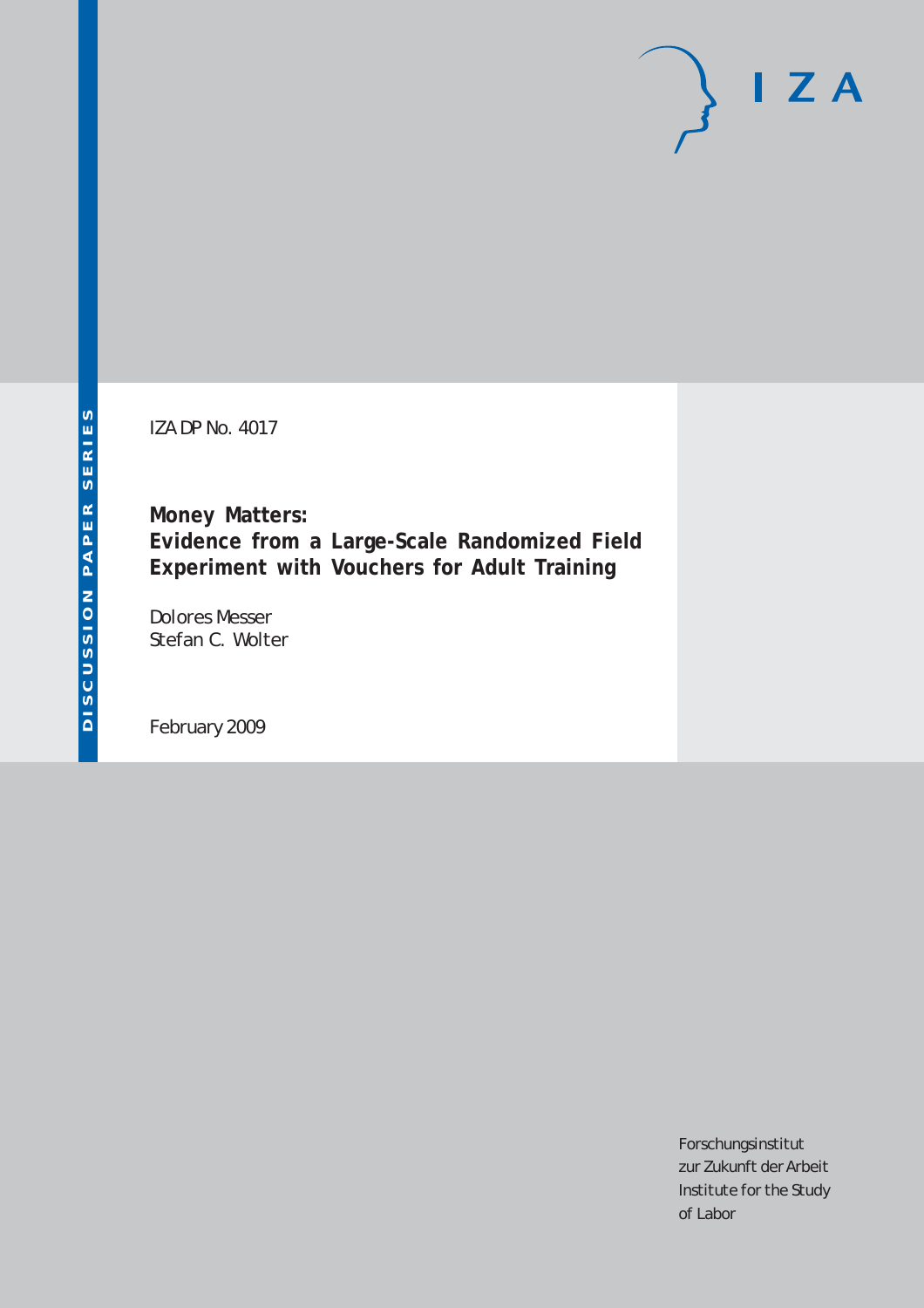# **Money Matters: Evidence from a Large-Scale Randomized Field Experiment with Vouchers for Adult Training**

### **Dolores Messer**

*University of Bern* 

# **Stefan C. Wolter**

*Swiss Coordination Centre for Research in Education, University of Bern, CESifo and IZA* 

> Discussion Paper No. 4017 February 2009

> > IZA

P.O. Box 7240 53072 Bonn Germany

Phone: +49-228-3894-0 Fax: +49-228-3894-180 E-mail: [iza@iza.org](mailto:iza@iza.org)

Any opinions expressed here are those of the author(s) and not those of IZA. Research published in this series may include views on policy, but the institute itself takes no institutional policy positions.

The Institute for the Study of Labor (IZA) in Bonn is a local and virtual international research center and a place of communication between science, politics and business. IZA is an independent nonprofit organization supported by Deutsche Post Foundation. The center is associated with the University of Bonn and offers a stimulating research environment through its international network, workshops and conferences, data service, project support, research visits and doctoral program. IZA engages in (i) original and internationally competitive research in all fields of labor economics, (ii) development of policy concepts, and (iii) dissemination of research results and concepts to the interested public.

IZA Discussion Papers often represent preliminary work and are circulated to encourage discussion. Citation of such a paper should account for its provisional character. A revised version may be available directly from the author.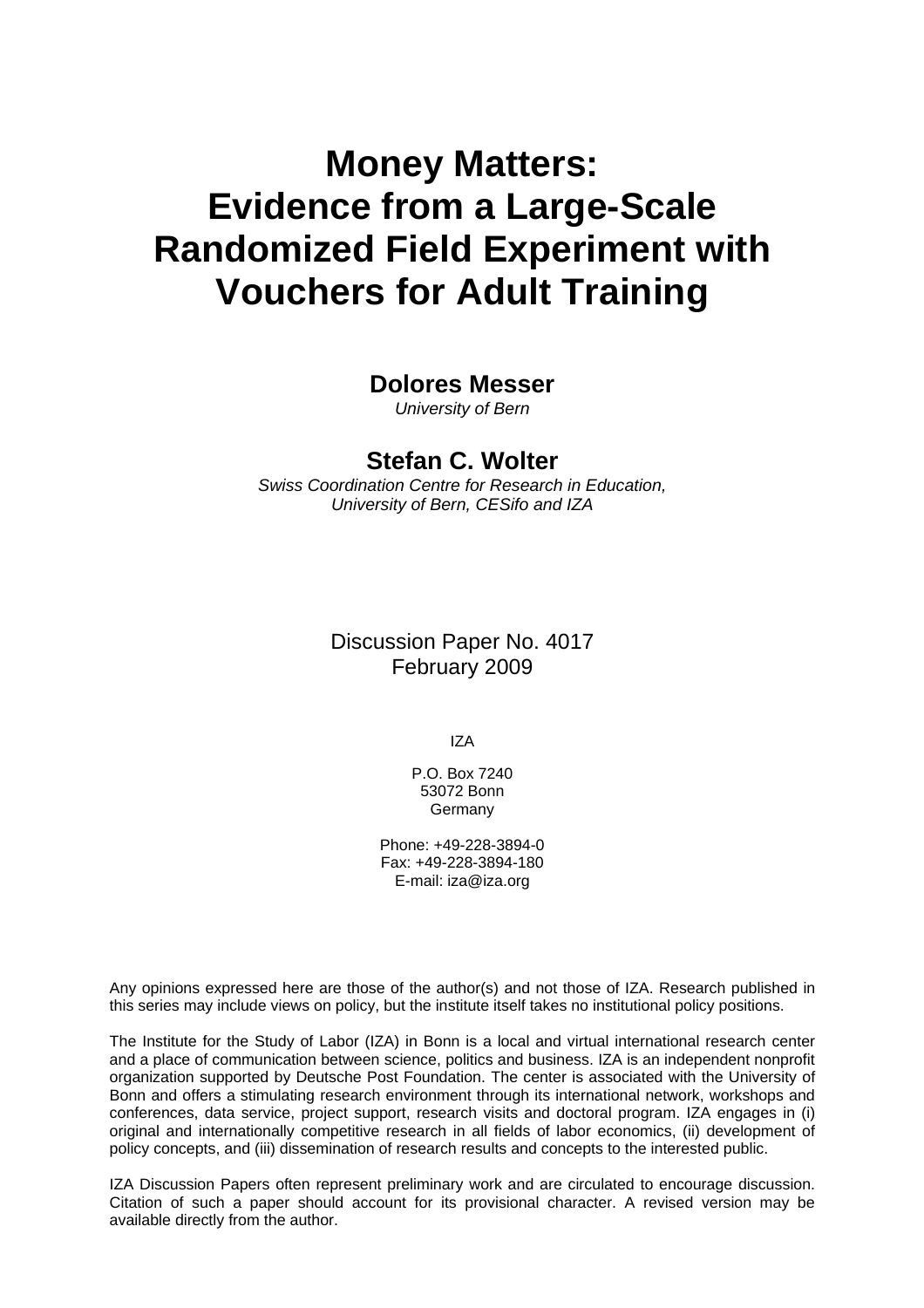IZA Discussion Paper No. 4017 February 2009

# **ABSTRACT**

# **Money Matters: Evidence from a Large-Scale Randomized Field Experiment with Vouchers for Adult Training**

This paper presents the results of a randomized experiment analyzing the use of vouchers for adult training. In 2006, 2,400 people were issued with a training voucher which they were entitled to use in payment for a training course of their choice. User behavior was compared with a control group of 14,000 people. People in the treatment and in the control group were not aware at any time that they were part of an experiment. The experiment shows that the voucher had a significant causal impact on participation in training modules. Nevertheless, the increase was partially offset by a deadweight loss in excess of fifty percent.

JEL Classification: C93, I22, J24

Keywords: field experiment, voucher, adult education, training, Switzerland

Corresponding author:

Stefan C. Wolter University of Bern Centre for Research in Economics of Education P.O. Box 8573 Schanzeneckstrasse 1 3001 Bern **Switzerland** E-mail: [stefan.wolter@vwi.unibe.ch](mailto:stefan.wolter@vwi.unibe.ch)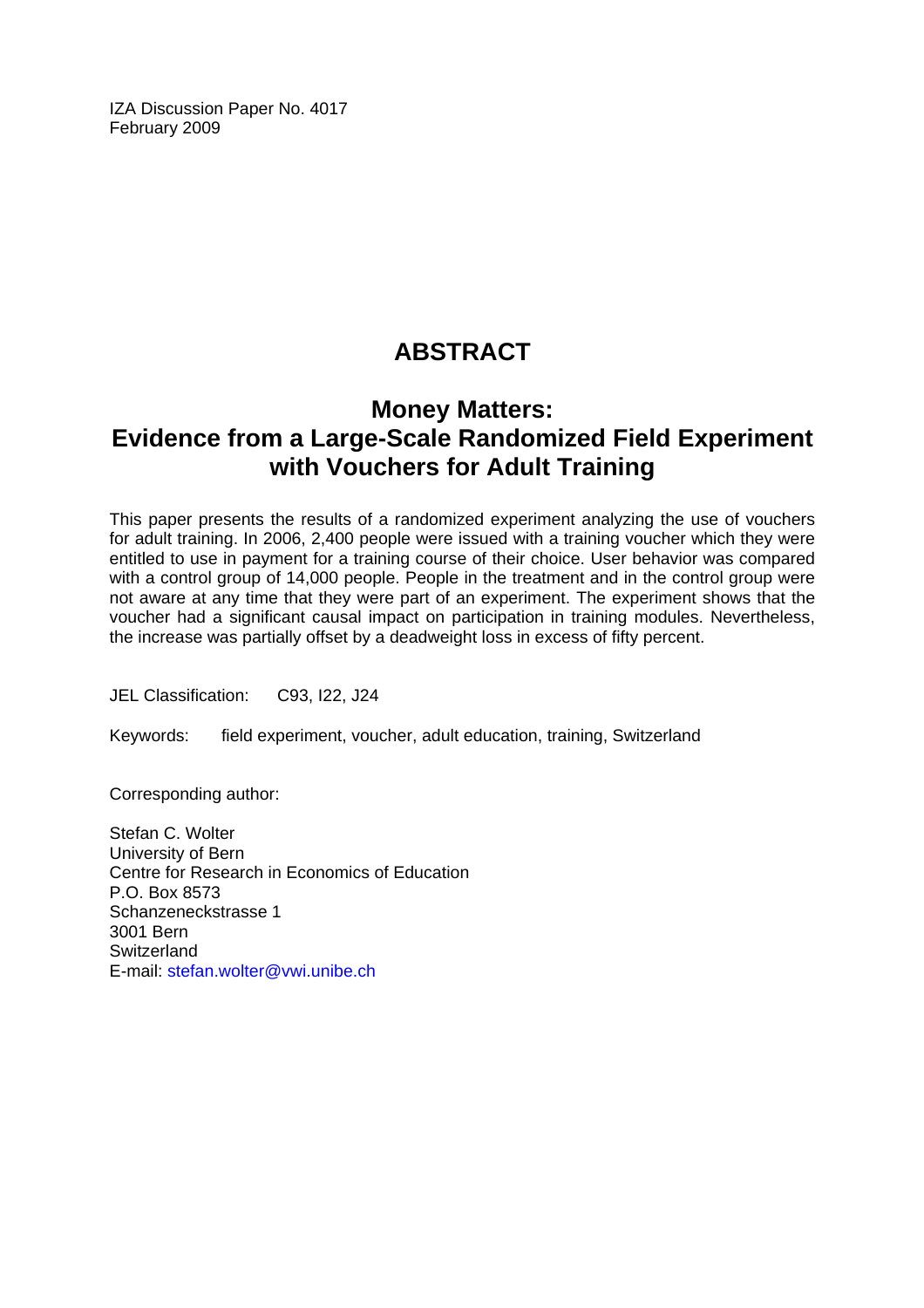## [1](#page-3-0) Introduction<sup>1</sup>

Lifelong learning is a high priority issue in the EU in particular. Lifelong learning is mainly seen as promoting the employability of a country's citizens. Given the aging populations of most European countries, preserving the human capital of the labor force is more important now than ever. In recognition of this, the EU Lisbon Protocol includes adult education targets. The aim by 2010 is to have 12.5% of adults participating in further education in any given month. Educational policies in many countries are based on a belief that these aims cannot be achieved by market forces alone, and require targeted government intervention in the adult education market. These interventions may comprise both monetary and non-monetary measures. Government subsidization of adult education may be of two basic kinds, demand-oriented or supply-oriented. To enhance allocative and productive efficiency, direct funding of subjects seeking adult education (demand-oriented) is becoming more common than funding the education providers (supply-oriented). Demand-oriented adult education funding is possible through the use of various tools, including adult education vouchers (see Oosterbeek 1998 or Oosterbeek and Patrinos 2009).

The experiment described in this paper is also motivated by the fact that adult education vouchers are in actual use in some countries and are not a hypothetical funding tool. In all known adult education voucher models, launch was not preceded by a real-life trial period that would have been useful in testing the workability of the tool and establishing that the necessary framework was in place to enable the model to succeed. Ex-post evaluations also tend to fail because it is impossible to reconstruct many key parameters in retrospect, and because universal launch means there is no control group available that could be used for reference purposes. Against this background, the experiment presented

<span id="page-3-0"></span> $^{\rm 1}{\rm The}$  authors wish to thank the Federal Office for Professional Education and Technology for financial and the Swiss Federal Statistical Office for logistic support in the conduct of the experiment. The authors are also grateful for the opportunity to utilize Swiss Labor Force Survey (SLFS) data. The second author also wishes to thank CESifo for their hospitality and stimulating working conditions while preparing this paper. Any remaining errors are entirely the authors' responsibility.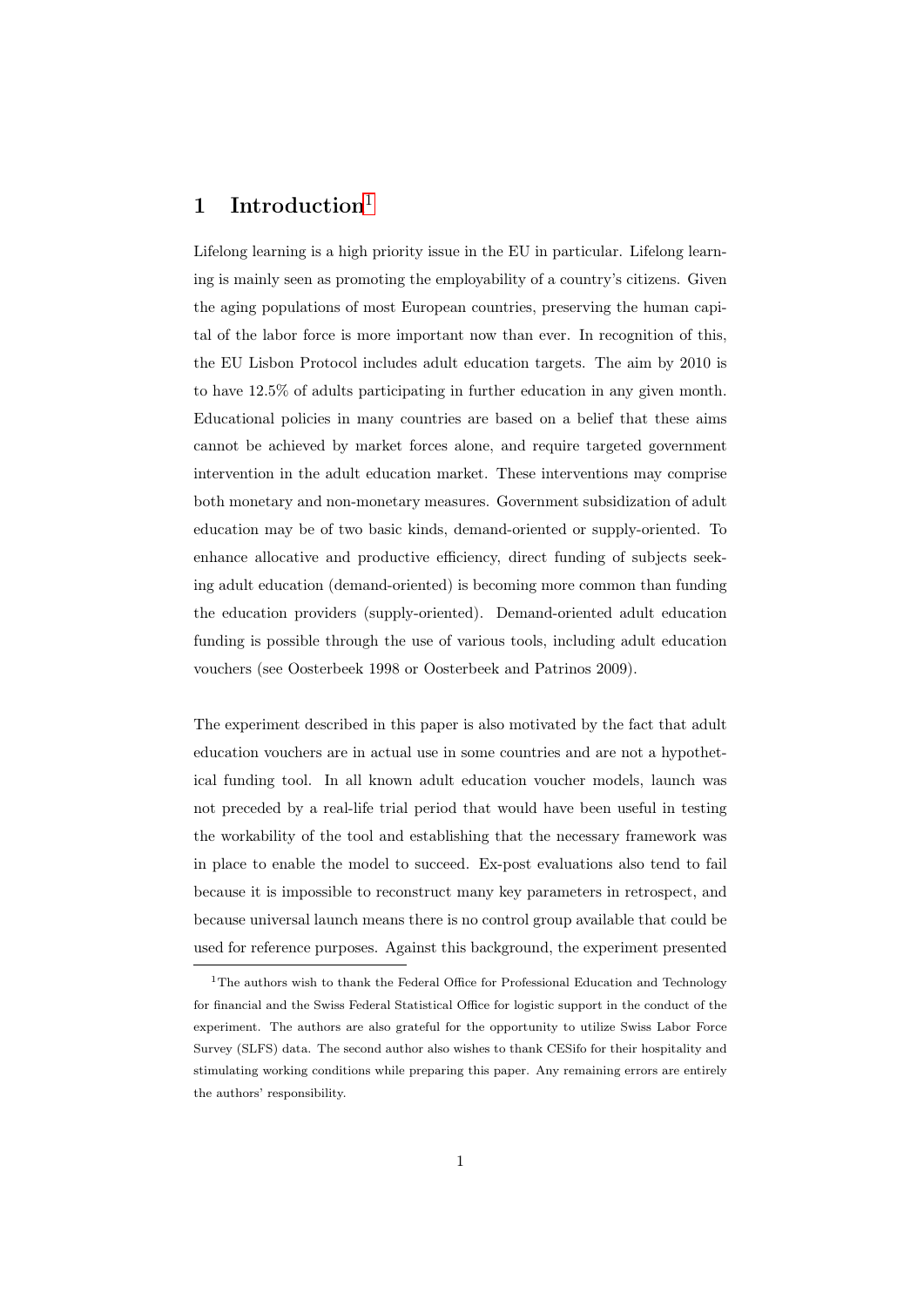here does two things: it provides data of relevance to the prospective potential launch of an adult education voucher system, and also provides information of interest in evaluating the efficacy and efficiency of existing models.

The field experiment was conducted in Switzerland in the 2006-2007 period. Switzerland's adult education participation rates are in the upper range of the EU average. At present, adult education policies and the adult education market in Switzerland (cf. OECD 2003) are highly free-market based in comparison with other industrialized countries. The relatively low level of government intervention is being called into question in Switzerland (as in other countries), one reason being the significant variation in adult educational rates between different sectors of the population. A vigorous educational policy debate is currently raging in Switzerland as to whether this problem can be addressed with adult education vouchers. Debate is additionally fuelled by the fact that one canton (Geneva) has had a real-life, universal voucher model for adult education for a number of years now and the fact that a constitutional obligation to regulate adult education for the whole of Switzerland through a Federal Adult Education Act exists since 2006. The latter was also the starting point for investigating the workability of an adult education voucher system in the form of a scientifically designed field experiment in Switzerland.

This paper is structured as follows: the next section states briefly why the government should intervene in adult education funding at all. Reference will be made to a few cases of actual implementation of demand-oriented adult education tools, but all of these are insufficiently evaluated. Section 3 provides a detailed description of the experiment performed. Section 4 gives descriptive results, and section 5 compares and contrasts the experimental and control group in terms of econometric analyses. The paper concludes with the preliminary conclusions to be drawn from the experiment conducted.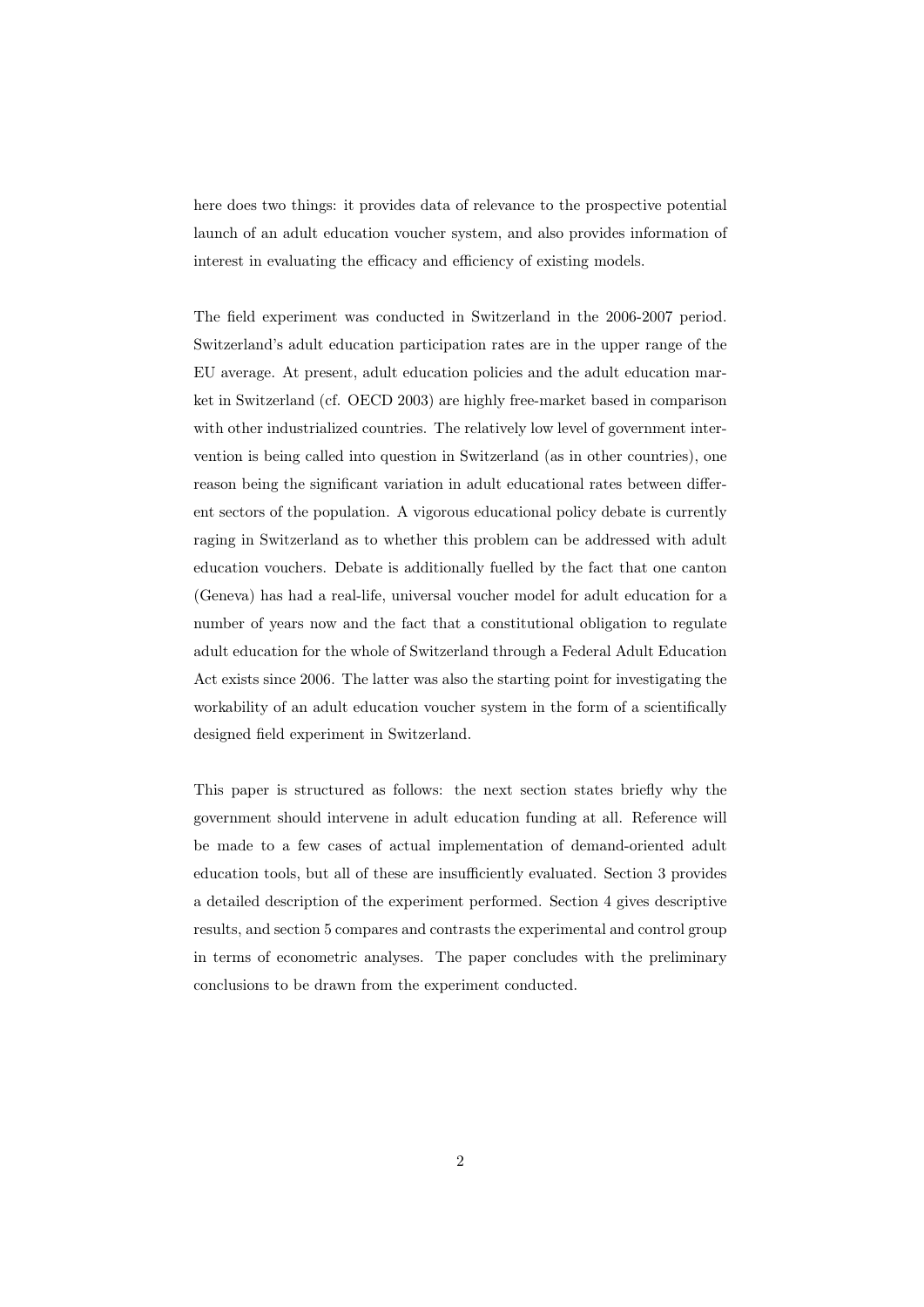### 2 Public funding of life-long learning

Although public funding of life-long learning is politically undisputed in virtually all European countries, evidence and economics-based arguments for this kind of intervention is thin on the ground. Government intervention in the adult education market can be justified if a general or partial excessively low participation in adult education is a consequence of positive externalities of education. Suboptimal participation in adult education in such a case would be because part of the return on adult education does not directly accrue to those engaging in adult education/training, and this in turn would justify public subsidizing of the cost of adult education. Pursuing a similar line of argument, one can assume that non-education generates social costs, i.e. negative externalities, which the State can reduce by providing subsidies to encourage educationally inactive individuals to opt for adult education.

Whatever the average level of participation in adult education, participation levels are unequally distributed in almost all countries. Individuals with low educational attainment and the elderly are significantly less likely to pursue adult education (see Bassanini et al. 2005). These distributional aspects can also justify State funding, if education is not within the financial grasp of all citizens and there is no credit market to serve funding needs. The lack of a functioning credit market for funding adult education is no surprise, as investment in adult education is associated with high default and return risks, which might militate against the establishment of a functioning private credit market<sup>[2](#page-5-0)</sup>. It is important to bear in mind that, if education generates private earnings only, equable distribution can be achieved if the State provides loans to replace the missing credit market. In this scenario, the government merely provides an advance on the cost of education rather than subsidizing it. In other words, the loans would not be provided to adult education participants interest-free. Government-subsidized education is hence justified only if the market outcome were causing suboptimal demand for education.

<span id="page-5-0"></span><sup>2</sup>Whether credit limitations are indeed the reason for poor adult education participation is not undisputed (see Brunello and De Paola 2009).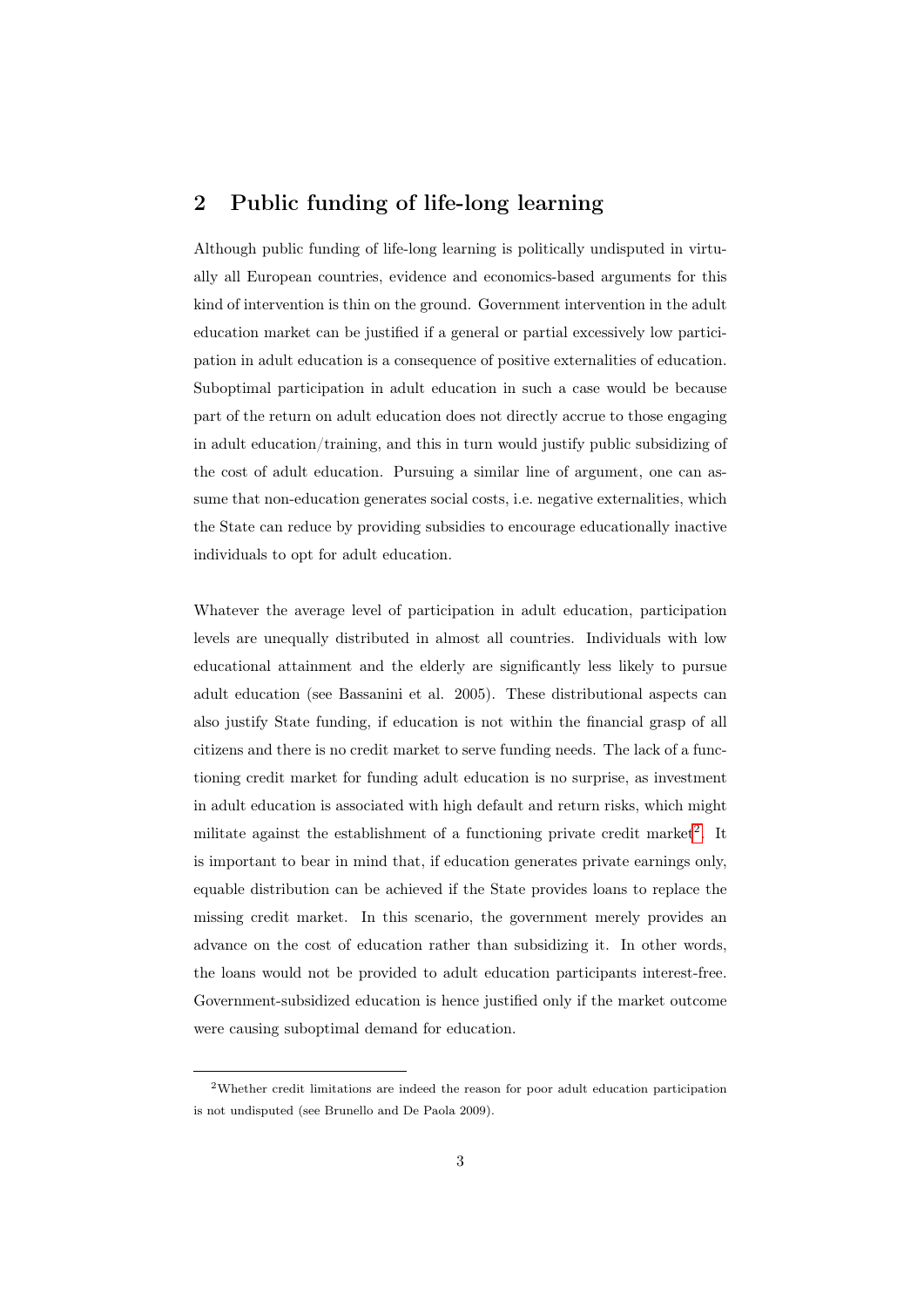Differences in adult education participation rates may also be due to differences in return on adult education. If returns on adult education are actually very low for certain population groups, differences in adult education rates might in fact be economically efficient (see Vignoles et al. 2004) despite running contrary to the notion of equitability of distribution<sup>[3](#page-6-0)</sup>. To qualify matters, it is important to note that the - in some cases - low private monetary gains from training are more usually a consequence of labor market friction rather than indicating that training/education is ineffective (see e.g. Conti 2005). Although labor market frictions of the kind lead to a higher participation of employers in covering the cost of adult education (see Brunello and Bassanini 2008), the drawback is that employees who are not funded by their employers have no appreciable monetary incentives to invest in adult education themselves. This is another reason for the State to subsidize adult education, so as to give individuals with no employer support the opportunity to engage in adult education. This also includes non-employed individuals whose chances of entering the workforce stand to gain from adult education.

The non-monetary costs of education are just as plausible a reason for differences in adult education participation rates as are a lack of monetary gains or credit limitations. It seems logical that these non-monetary costs will be higher for individuals with lower educational attainment than those with higher educational attainment, and it is logical that this would be one reason for the major differences in adult education participation rates<sup>[4](#page-6-1)</sup>. If that is indeed the case, a more evenly distributed adult education participation rate might be achievable through increased financial incentives, but it would be worth exploring whether

<span id="page-6-0"></span><sup>3</sup>Of interest here are sources in the literature suggesting that returns on adult education are appreciable only if a certain critical level of formal educational attainment is already in place (see Brunello 2001). This would indicate that high participation in adult education is best promoted by a good basic education, i.e., government investment in early education would be more effective and more efficient in every respect (see Cunha et al. 2005 or Silles 2007).

<span id="page-6-1"></span><sup>4</sup>This mainly refers to cognitive costs, which make education more of an effort for some people than others and deter the latter from pursuing adult education (see Heckman et al. 2005).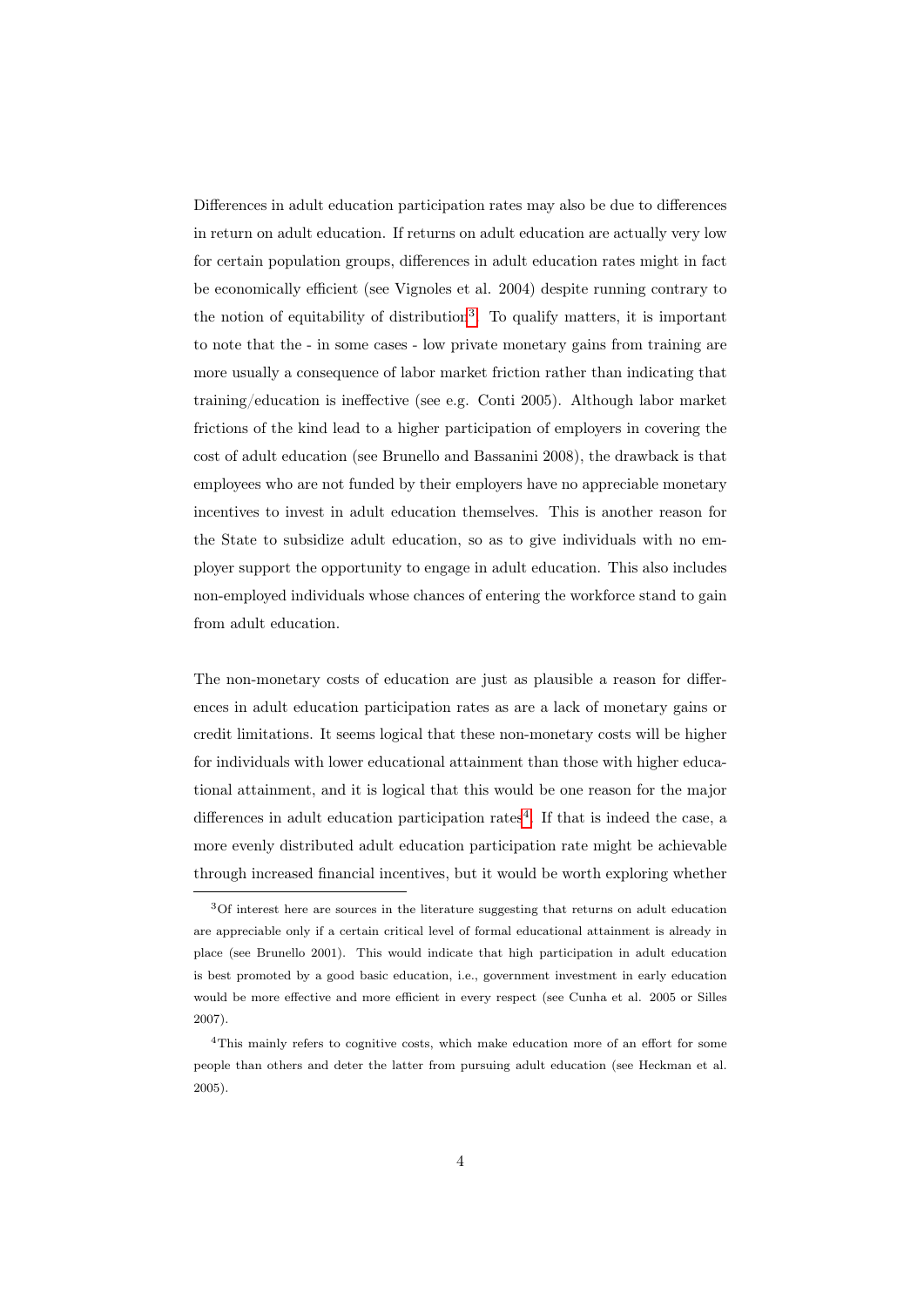other measures might not be more effective and efficient.

It is striking that, in Europe at least (but not only; see OECD 2004a&b), most countries are intervening heavily in the adult education market regardless of whether this kind of intervention is justified on the basis of scientific evidence. Intervention may be in the form of subsidizing the providers of adult education, tax exemptions for spending on education by individuals and employers, and in the form of actively pushing demand.

An overview of adult education support measures in the EU-15 countries (EIM 2005) shows that more than 90 different tools are in use today. Although voucher models are in the minority, they are in actual current use in a number of European countries. In most cases, these funding tools are subject to restrictions in terms of time, region or entitled individuals. This makes it difficult to generalize between the models. Current education voucher models are provided by the regional chambers of trade in Austria (see Lachmayr 2004), the Training Cheque in the canton of Geneva (Switzerland) (see Wolter et al. 2003), the Training Cheque in Belgium (see Bollens 2005), adult education vouchers in some Italian regions (set up by the national Ministry of Labor with European Social Fund monies) and the North Rhine-Westphalian Training Check (since 2006)<sup>[5](#page-7-0)</sup>. One thing all these real-life voucher models have in common is that they involve heavy financial investment but there is no real scientifically justifiable evaluation of their impact. Therefore, these models will not be presented in greater detail in this paper<sup>[6](#page-7-1)</sup>.

<span id="page-7-0"></span> ${}^{5}$ In a limited experiment in South Tyrol (1996/7), 1,500 individuals were sent three vouchers each worth 25 euros (see Tappeiner and Trompedeller 2002). The design of this exercise is not comparable to ours due to the absence of a proper control group. Approximately 7% of the issued vouchers were redeemed.

<span id="page-7-1"></span> $6$ This paper does not look in detail at voucher trials in other areas of education (e.g. in the compulsory school system where voucher trials have been combined with randomized trials on several occasions; see Ladd 2002, Krueger and Zhu 2004), or voucher trials directed at companies rather than individuals, or those intended for other services rather than adult education/training, an example being the voucher trial for job mediation services in Germany (see Winterhager et al. 2006). The experiment described is also not suited to analyze changes in the supply of education, as was possible with other vouchers experiments (e.g. for the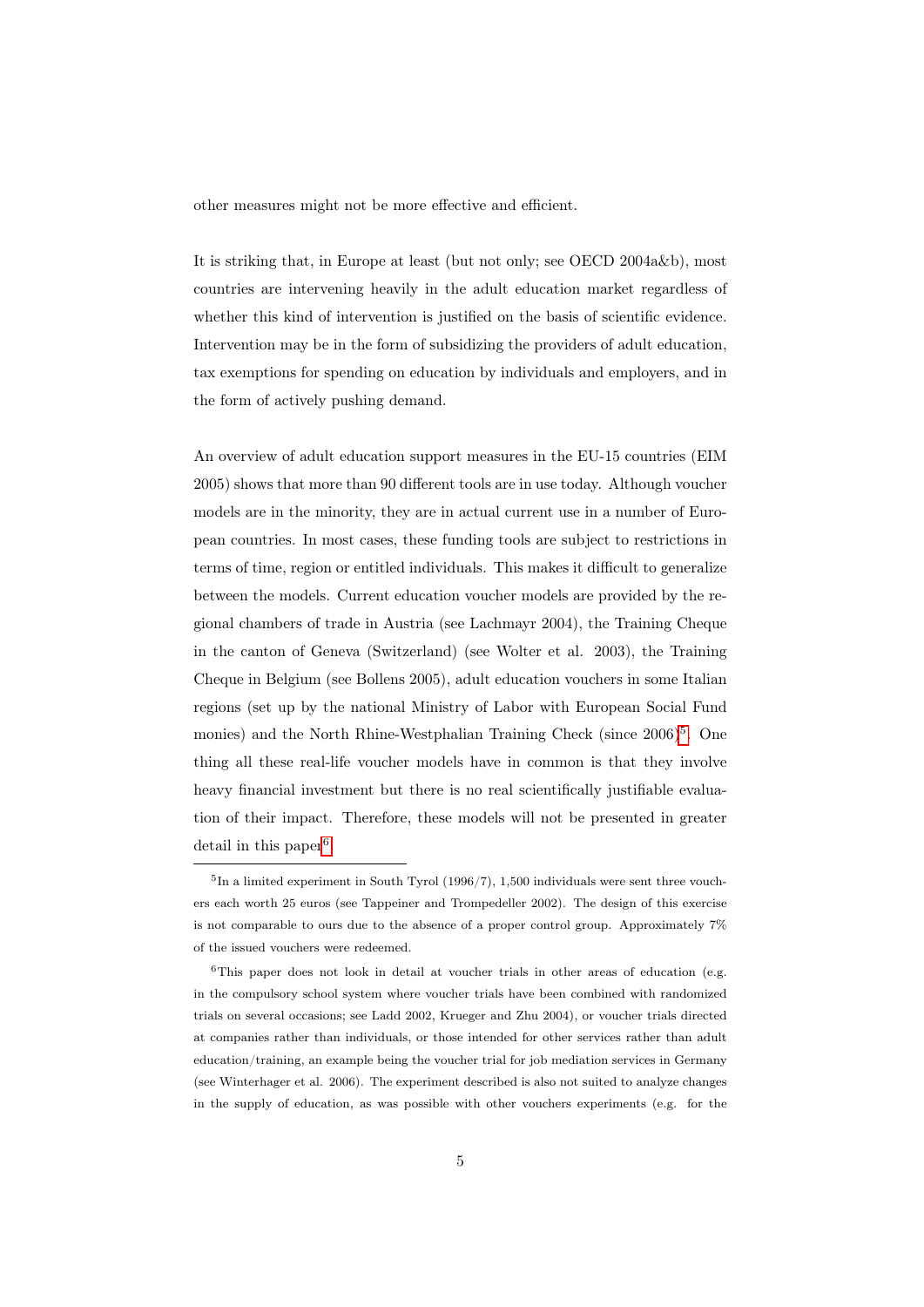### 3 The experiment

#### 3.1 Experiments as an evaluation tool

Experiments are an increasingly common economic research tool. Their advantage over other investigating methods is the greater ease in measuring and establishing causal effects. The experimental design makes it easier to control for imponderables and hence eliminate any results bias (see Rubin 1974). Although econometric evaluation methods have made great strides in the past two decades, some issues are so complex that statistical methods produce robust outcomes only if stringent assumptions are applied. Experiments are therefore especially likely to produce more meaningful outcomes in situations where social interactions or complex institutional structures play an important role (see Manski, 2005)<sup>[7](#page-8-0)</sup>. Experiments can be conducted either in a controlled artificial laboratory situation or in real life. In the latter case, observers can choose between natural and social experiments. In natural experiments, researchers benefit from the fortuitous circumstance that emergent changes have created a situation that sets the scene for an experiment, despite the lack of a formal experimental design<sup>[8](#page-8-1)</sup>. However, naturally occurring developments of this kind cannot be relied upon to take place when they are needed, so it is necessary in the case of some studies to create artificial situations in which parameters of a real-life observable state are manipulated deliberately by the scientist in order to investigate a specific issue.

Although lab experiments enable more stringent control of exogenous variables,

<span id="page-8-0"></span>pre-school daycare supply, see Viitanen 2007).

<sup>7</sup>Although randomized trials are the gold standard of research in the USA in particular, experimental research has been slow to become established in education research (see Cook 2003, Oakley 2003 and Angrist 2004), as reflected in the very small number of experimental field studies. Nevertheless, the fact that questions of causality - in the area of education as in other fields - are best answered by experimental research is undisputed (see Webbink 2005).

<span id="page-8-1"></span><sup>8</sup>A prime example of a natural experiment of the kind are extensions of compulsory schooling times, which allow the impact of education on labor market outcomes to be analyzed as in an experiment (see e.g. Pischke 2004) or the change in the loans and grant system for college studies (see Rothstein and Rouse 2007).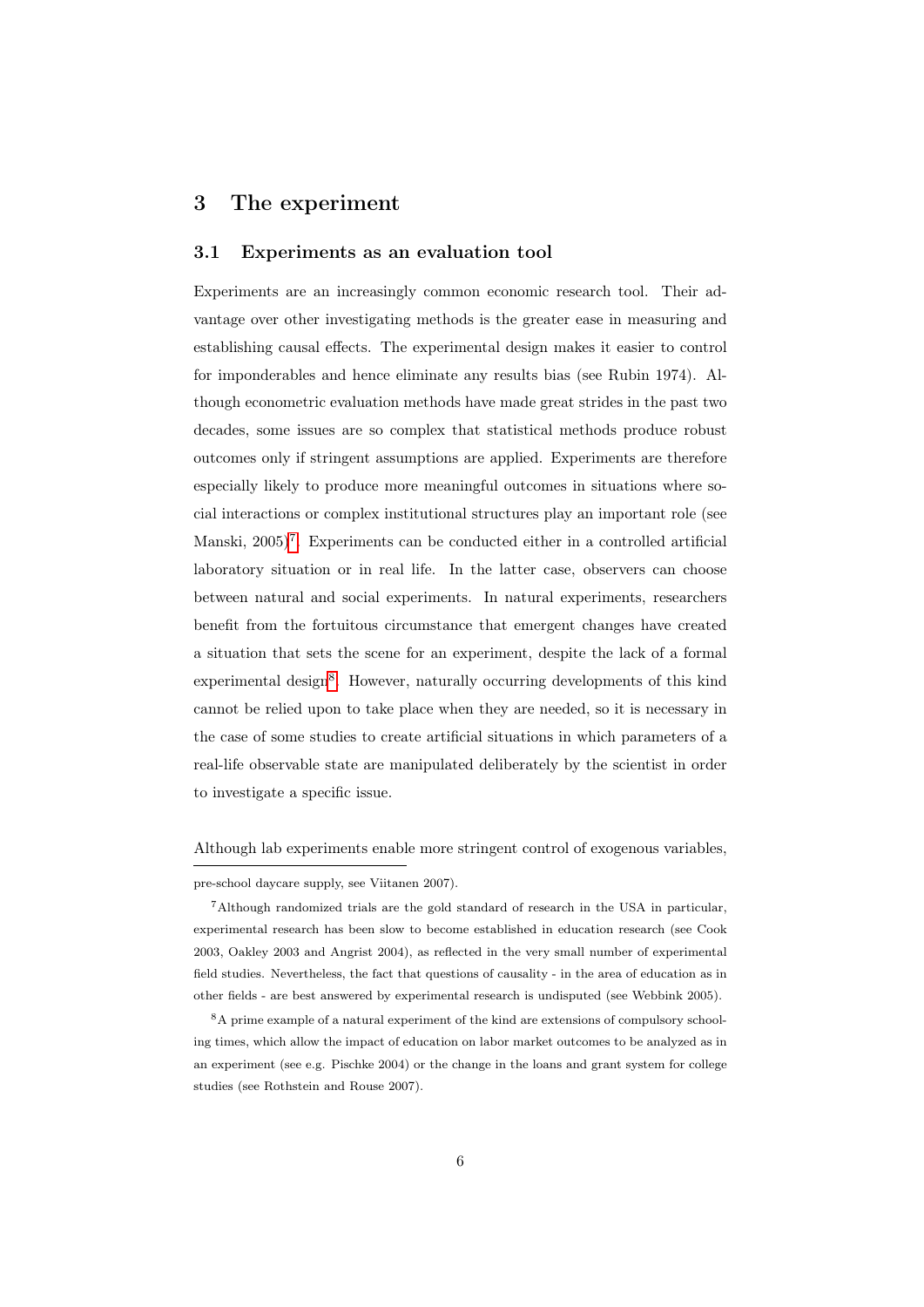not all scientific objectives are amenable to investigation in a lab experiment<sup>[9](#page-9-0)</sup>. In this case, where the objective was to evaluate the impact of vouchers on participation in adult education, it was necessary to design a field experiment which was to take place in the subjects' natural environment. Active experimental interventions of this kind to analyze particular connections are a longstanding tradition in economic research, especially in the field of government-funded social and labor market programs (see e.g. LaLonde 1986). At the same time, their use is limited both because of the financial resources required for experimental simulation of measures in the field, and moral/ethical concerns surrounding this kind of evaluation. If it is clear  $ex$  ante that individuals participating in the experiment are likely to derive advantages or disadvantages from the experiment, it may be difficult to justify and conduct such experimentation.

Compared with evaluations of ongoing programs, experimental evaluation of measures that have not yet been implemented is compounded by the fact that the experimental situation may seem so artificial to the treatment group as to falsify their behavior. Therefore, two factors are crucial to the success of a field experiment. Firstly, the experimental setting must seem so natural to the subjects that their actions in the experimental situation correspond to how they would react if the situation were not experimental but real<sup>[10](#page-9-1)</sup>. If an experiment is very different from real life, it is doubtful whether the same effects would be observed in the corresponding real-life situation. Secondly, there are abundant examples showing that both the individuals in the experimental group and individuals in the control group may act other than in real life simply become of their awareness of being participants in an experiment. Ideally, an experiment must be designed such that all participants are unaware that their behavior is

<span id="page-9-0"></span><sup>9</sup>Examples of randomized field experiments are more and more frequent in cases where the key environmental variables are seen only in the field and cannot be reproduced in the lab. Some studies also investigate items in field experiments which were previously studied only in a lab setting (for a selection of current experiments, see Bettinger and Slonim 2006, Meier 2006, Falk 2007, Fehr and Goette 2007, Gneezy and List 2007 or Kling, Liebman and Katz 2007).

<span id="page-9-1"></span> $10^{\circ}$ ...representativeness of the environment, rather than representative of the sampled population, is the most crucial variable...' (List 2006)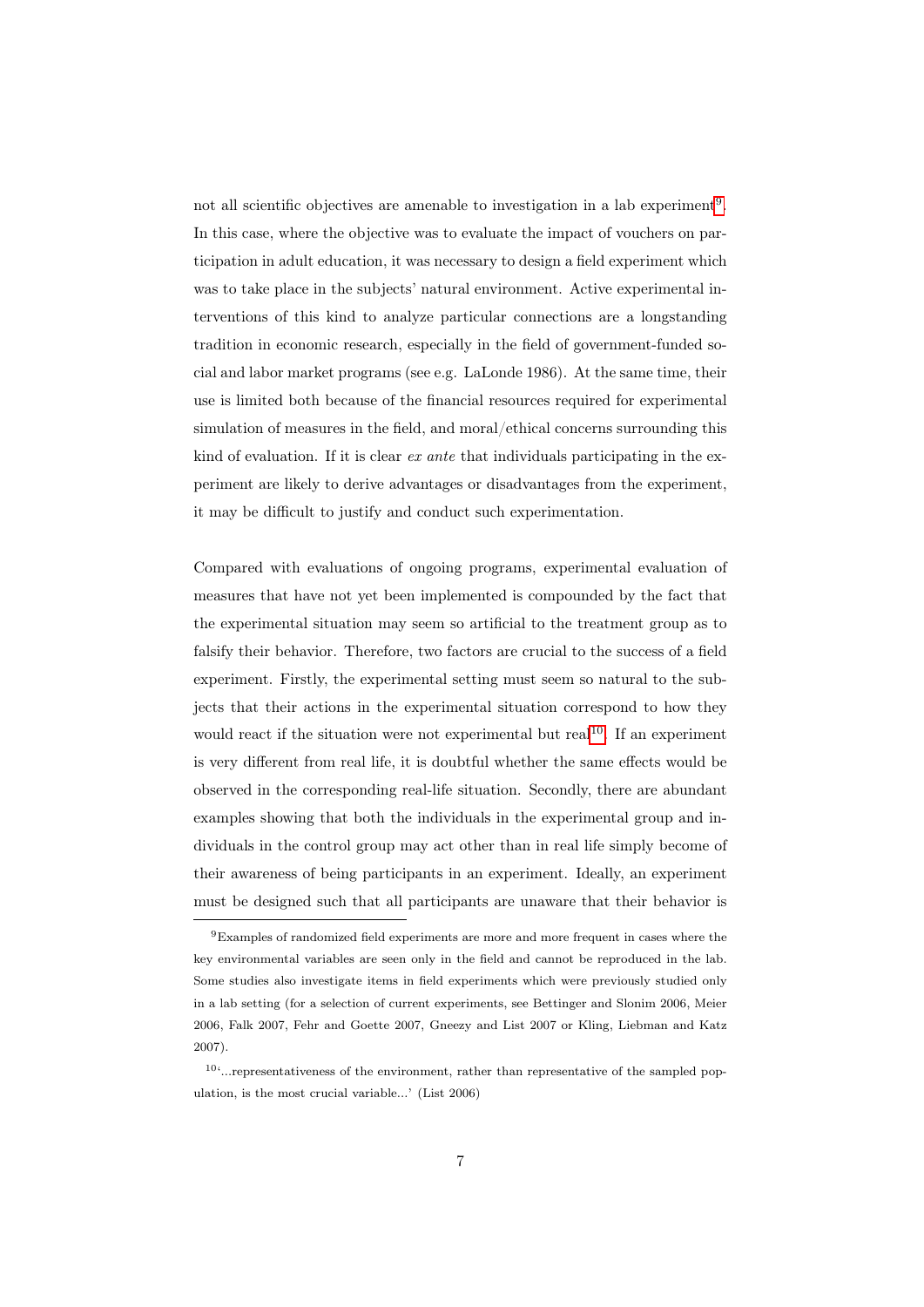being investigated. This ideal setting corresponds to a so-called natural field experiment (see Levitt and List 2008, pp 26-27).

In recognition of these difficulties, considerable planning and thought went into designing the experiment described here to ensure that 1) the experimental situation approximated a real-life situation as closely as possible so as to enable the results to be generalizable to real life, 2) the experimental group subjects were not aware that their actions were under observation, as they would otherwise have changed their behavior for strategic reasons; 3) control group subjects remained entirely oblivious to the experimental situation, i.e., they behaved exactly as they would have done without the experiment, and 4) the observers did not intervene during the actual performance of the experiment and hence were unable to influence the outcomes.

#### 3.2 Experimental design and propositions

The key study objectives were to establish the following:

- a) Does the issuance of adult education vouchers cause an increase in uptake of continuous education measures, and if so, among whom?
- b) Is it possible to calculate the deadweight loss, i.e., the proportion of the voucher value that is redeemed but only for adult training that the beneficiaries would have paid for themselves in any case had they not received adult education vouchers?
- c) Is there any price sensitivity to the face value of the voucher, i.e., does utilization of the voucher depend on its value?
- d) Does it matter whether vouchers are issued on their own or whether they come with an offer of advice and support?

Questions a) and b) are answerable only if the experimental group (individuals receiving vouchers) can be compared with a control group differing from the experimental group solely and exclusively in terms of their not having received a voucher. Allocation to the experimental group/control group must therefore be based on random assignment. Questions c) and d) can be answered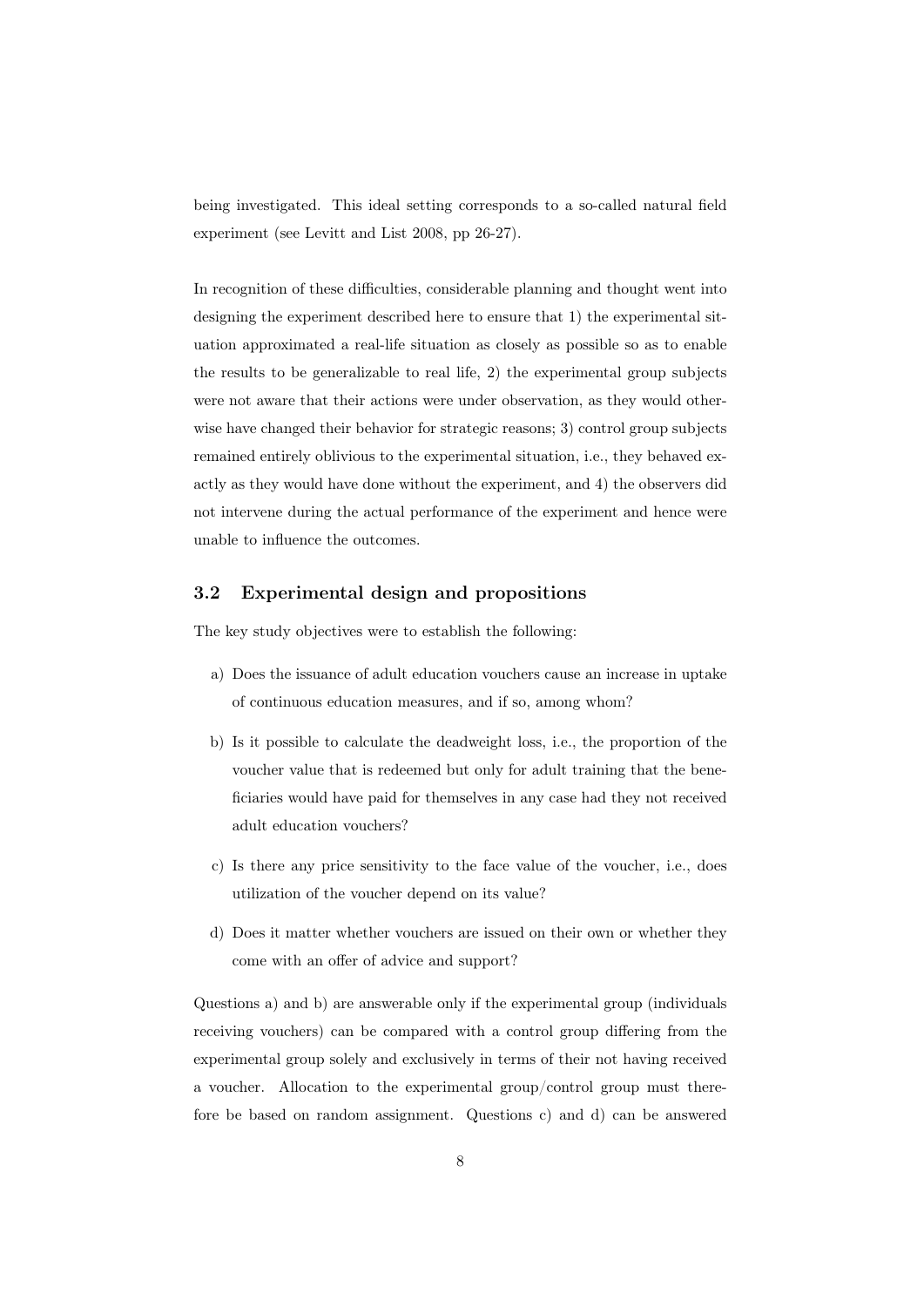only if not all individuals in the experimental group received the same vouchers. Again, allocation within the experimental group must be on a randomized basis.

The experiment benefited from the fact that the SLFS sample population was raised significantly at the beginning of the century prior to being reduced more recently because of financial constraints. The SLFS is structured according to a rotating panel principle in which the respondents are interviewed five years in succession. As a result, about one-fifth of the respondent population is replaced every year. The additional reduction in the sample population yielded the opportunity to select a random sample for the experiment from the approximately 6,000 individuals who would otherwise have been scheduled to continue participating in the next round of interviews. All these individuals had already been interviewed in 2005, and most of them had also been interviewed in former years, and had been removed from the interview schedule in 2006 because of the sample size reduction. Based on a potential voucher redemption rate and the associated costs, group sizes were determined for the experiment that were intended to produce a sufficient number of observations to satisfy statistical demands. The random sample comprised a total of 2,437 individuals who were further divided up according to the criteria of face value of the voucher and provision of advice and guidance (see Table [1\)](#page-11-0).

| Advice | $200 \text{ CHF}^{11}$ | <b>750 CHF</b> | <b>1500 CHF</b> | Total |
|--------|------------------------|----------------|-----------------|-------|
| Yes    | 408                    | 407            | 404             | 1,219 |
| No     | 407                    | 407            | 404             | 1,218 |
| Total  | 815                    | 814            | 808             | 2,437 |

<span id="page-11-0"></span>Table 1: Division of the experimental group (number of observations)

The experimental group is matched by a control group of about 14,000 individuals who were interviewed by the SLFS as scheduled in 2006 and met the criterion of having been interviewed in 2005. The experimental design enables

<span id="page-11-1"></span> $11$ <sub>1</sub> CHF is equivalent to about 1 USD or 0.62 EUR.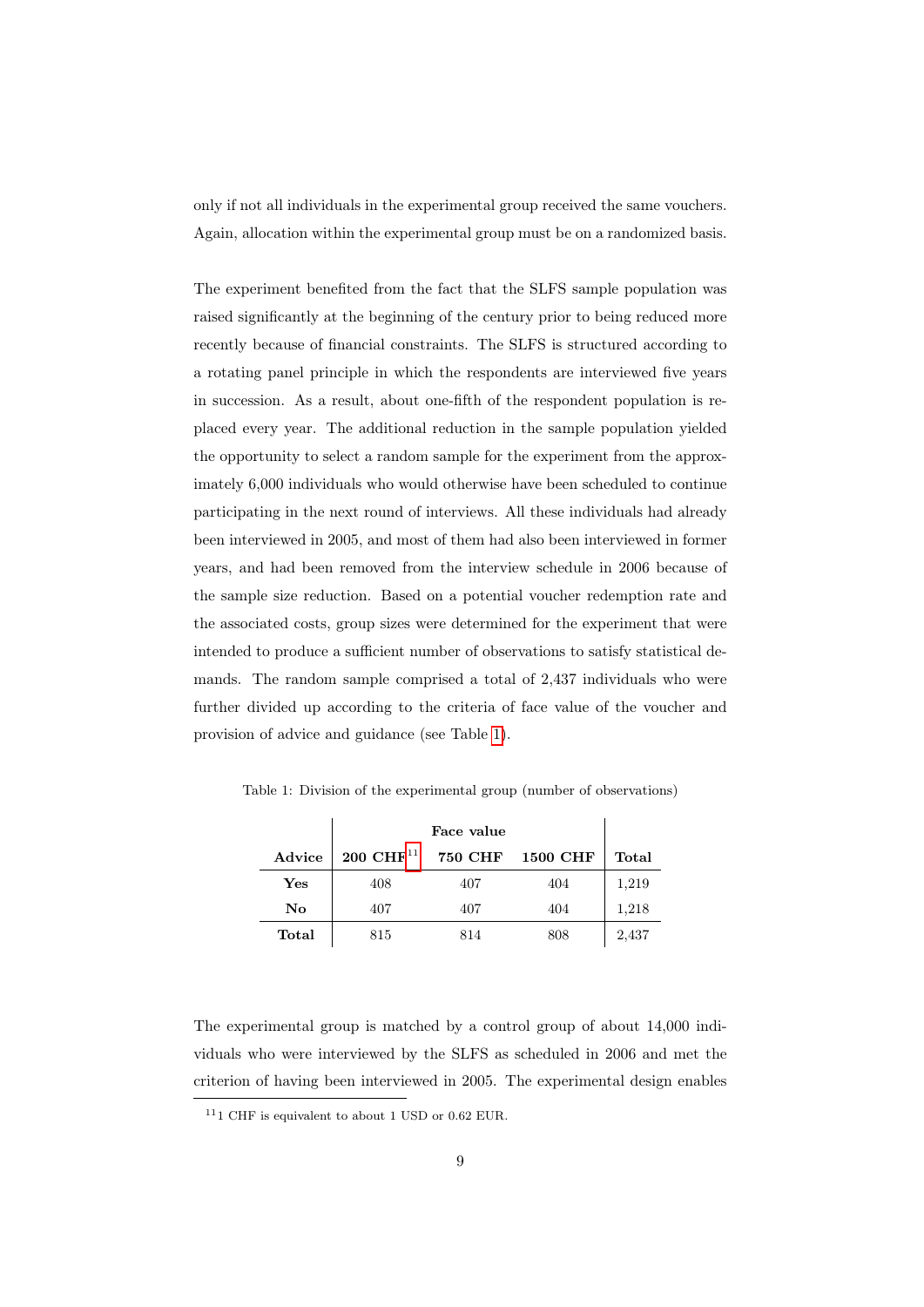the use of longitudinal data as well as cross-sectional information, which is important with respect to the issue of interest here. For example, it is well known that prior adult education participation is the best predictor for participation in adult education at a given point in time. Although this information could also be obtained on the basis of retrospective surveys, the opportunity to observe the control and experimental group pre-experiment provides a much more reliable method.

With respect to the control and experimental group, age was the only limitation. Only subjects aged 20 to 60 were entitled to receive vouchers. Under-20s would be likely to be still undergoing education or training, and over-60s would be likely to be retired pensioners. There were no limitations as to employment status, as increasing the skills of non-employed individuals may be a goal of the State.

#### 3.3 Experimental conduct and schedule

The 2,400 randomly selected individuals received a letter from the Swiss Federal Statistical Office during the first days of January  $2006^{12}$  $2006^{12}$  $2006^{12}$  containing the adult education voucher. The letter stated that the voucher was in reward for past participation in the Swiss Labor Force Survey. It was signed by the General Director of the Swiss Federal Statistical Office to eliminate any doubts as to the legitimacy of the voucher. No public-domain information was generated at any point during the experimental period, to ensure that voucher recipients were unaware that the dispensing of the voucher was part of an observational study.

For half of the vouchers, the letter contained a telephone hotline number offering free advice. This service was provided by a professional organization specializing in adult education consulting. The consultations were recorded and evaluated<sup>[13](#page-12-1)</sup>.

<span id="page-12-0"></span><sup>&</sup>lt;sup>12</sup>A longer voucher redemption time would have been desirable but legal and political verification processes delayed voucher issuance.

<span id="page-12-1"></span><sup>13</sup>Data protection mechanisms unfortunately prevent us from linking specific information from the advice sessions with SLFS data. We can only use information on the type of voucher, i.e. we know who was offered the advice option, but not whether they actually availed of the offer.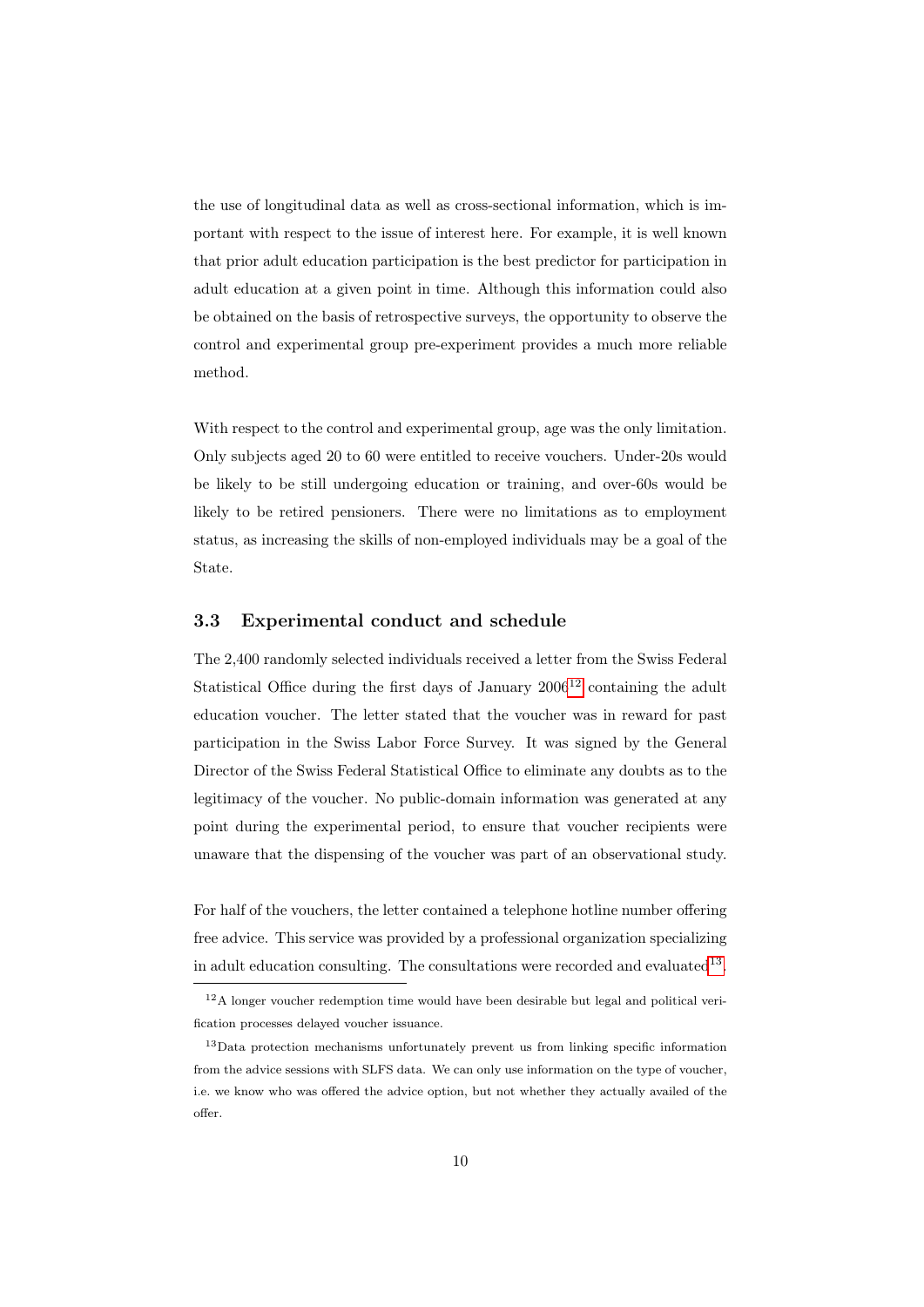Recipients were entitled to use the voucher for an adult education module of their choice. There were no restrictions on the content of the adult education module because the intention was to use the choices as a basis for an efficiently designed adult education voucher system later on.

Recipients were allowed to use the voucher to pay for an ongoing adult education module. The final date for starting an adult education program was July 2006. This was done in a bid to maximize the redemption timescale. Though problems might have occurred at the beginning and end of the redemption period, the temporal pattern of redemptions showed a significantly lower number of redemptions in the first and last month of the experiment and a fairly stable redemption pattern in the February to June period, peaking in mid-experiment (April). The time pattern for voucher redemptions does not suggest any unintentional special effects. To redeem the voucher, it was necessary to send the voucher with the course organizer's invoice to the Federal Office for Professional Education and Technology, which in turn paid out the amount to participants. The federal agency conducted spot checks to verify that the adult education uptake and invoices were bona-fide. Toward the end of June, the experimental subjects were surveyed for the Swiss Labor Force Survey as in previous years. To enable later linkage of the latter survey data with the experimental data, the participants were required at the end of the survey to say whether they consented to data linkage. This ensured both that the replies to the Swiss Labor Force Survey's standard questions were not skewed because of linkage with the adult education voucher, and also ensured that data protection concerns were addressed.

### 4 Descriptive results and voucher utilization

Out of the 2,437 individuals receiving adult education vouchers, 1,888 (77.5%) took part in the SLFS at the end of June  $2006^{14}$  $2006^{14}$  $2006^{14}$ . Fortunately, hardly any of

<span id="page-13-0"></span><sup>14</sup>The long-standing mean SLFS participation rate is 83%-89%. Analysis of participation rates for 2006 however showed a significantly lower participation rate and no significant dif-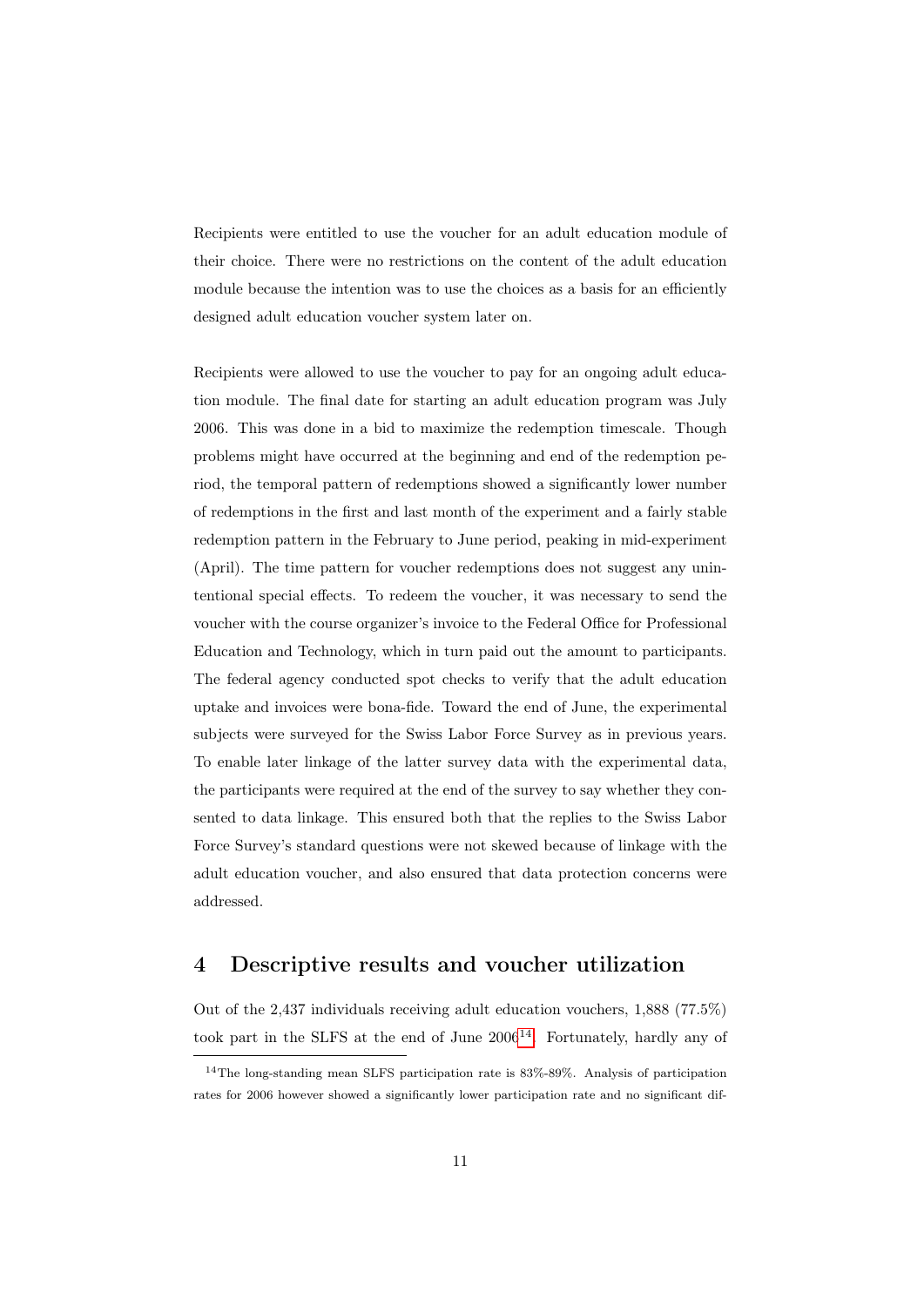the respondents objected to linkage of the SLFS data with the experiment. For data protection reasons, we were not allowed to analyze the data of individuals in the experimental group who did not take part in the 2006 survey but for whom we had data at least from the 2005 Swiss Labor Force Survey. However, for the total sample of voucher recipients (2,437), we had a reduced dataset of background variables (prior education/training, gender, region of residence and two age categories). If we compare the estimates from the SLFS data with the reduced dataset for all voucher recipients, we find no qualitative differences between the two sets of calculations. This suggests that the non-participation in the 2006 SLFS of slightly more than 20% of the voucher recipients does not affect the results. Refusal was the reason for non-participation in very few of the subjects; the main reason for non-participation was that many subjects could no longer be contacted (loss to follow-up).

The evaluation concerns adult education participation in courses that cost money. Like other adult education statistics approaches, the SLFS differentiates between different forms of formal and informal adult education, and the participation rates naturally vary accordingly. The crucial aspect in government-funded adult education is that it is intended to increase opportunity for attending feebased adult education offerings. Therefore, the statistical module selected from the adult education modules in the SLFS available was the one in respect of which SLFS participants are subsequently asked whether they had attended fee-based courses within the past  $12$  months<sup>[15](#page-14-0)</sup>.

#### Adult education participation is investigated in terms of the effect of gender,

ference between the experimental and the control group. An additional non-response analysis disclosed no particularly conspicuous non-response pattern.

<span id="page-14-0"></span> $^{15}\mathrm{This}$  shows the drawback of the reduced voucher redemption period, which arose because of legal problems. When SLFS participants are asked whether they attended fee-based adult education courses within the past 12 months, it is always possible that experimental group contains individuals who attended courses in the second half of 2005 before receiving the education vouchers. Although this possibility limits the precision of the conclusion as to the quantitative impact of the voucher on adult education participation, we believe this cosmetic flaw in the experimental design does not compromise the conclusions from this experiment.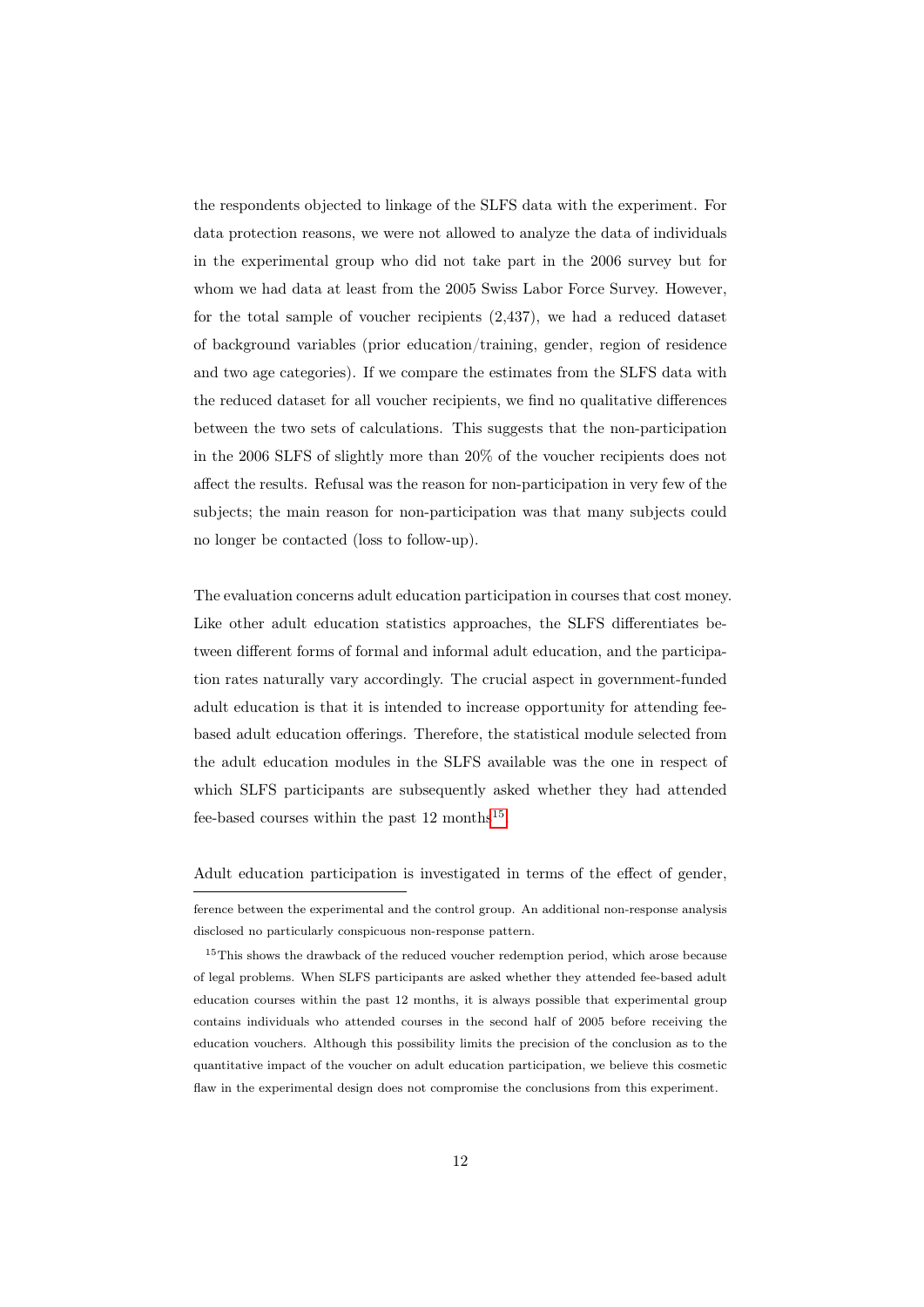prior educational attainment, age, nationality and region of residence. The latter is operationalized such that urban districts are contrasted with rural districts. The underlying hypothesis is that demand for adult education also depends in the short term from the range of adult education opportunities on offer<sup>[16](#page-15-0)</sup>. It is logical to assume that adult education opportunities are more numerous and far-ranging in urban than in rural regions. For subjects in paid employment, there are additional control variables such as type of employment (employee vs. self-employed), hours of employment (part-time), salary, size of company, and position in the company hierarchy.

449 of the total 2,437 voucher recipients redeemed their vouchers, representing a redemption rate of 18.4%. Redemption rates differed depending on the face value of the voucher (see Table [2\)](#page-27-0). Both the CHF 750 and CHF 1,500 vouchers were redeemed significantly more frequently than the CHF 200 voucher, but the rates of redemption for the higher amounts did not differ significantly from each other. The conclusion is that the redemption rate seems to demonstrate a price elasticity response to the face value of the voucher, but the relationship is non-linear. Gender and prior educational attainment of the voucher recipient also have a significant effect on the probability of redeeming a voucher. These results are congruent with those of other adult education participation studies. In contrast, the redemption rate did not depend on whether the voucher was coupled with an advice option; nor was recipient age<sup>[17](#page-15-1)</sup> a significant factor.

The non-effect of the advice option in terms of voucher redemption rate might be called into question if the advice offering had been poorly designed. A number of points are of interest here. Subjects were not actively advised (i.e., advice was not provided unprompted), but were required to take the initiative and seek advice. However, given the low barriers to receiving advice, and the extent and price (free of charge) of the advice option, the advice option in the experiment

<span id="page-15-0"></span><sup>16</sup>More specific analyses for individual cities were performed also. These only showed that adult education participation among employed voucher recipients was higher in the city of Zurich than in rural areas.

<span id="page-15-1"></span><sup>&</sup>lt;sup>17</sup>The variable of age was tested both in the linear and in a non-linear specification.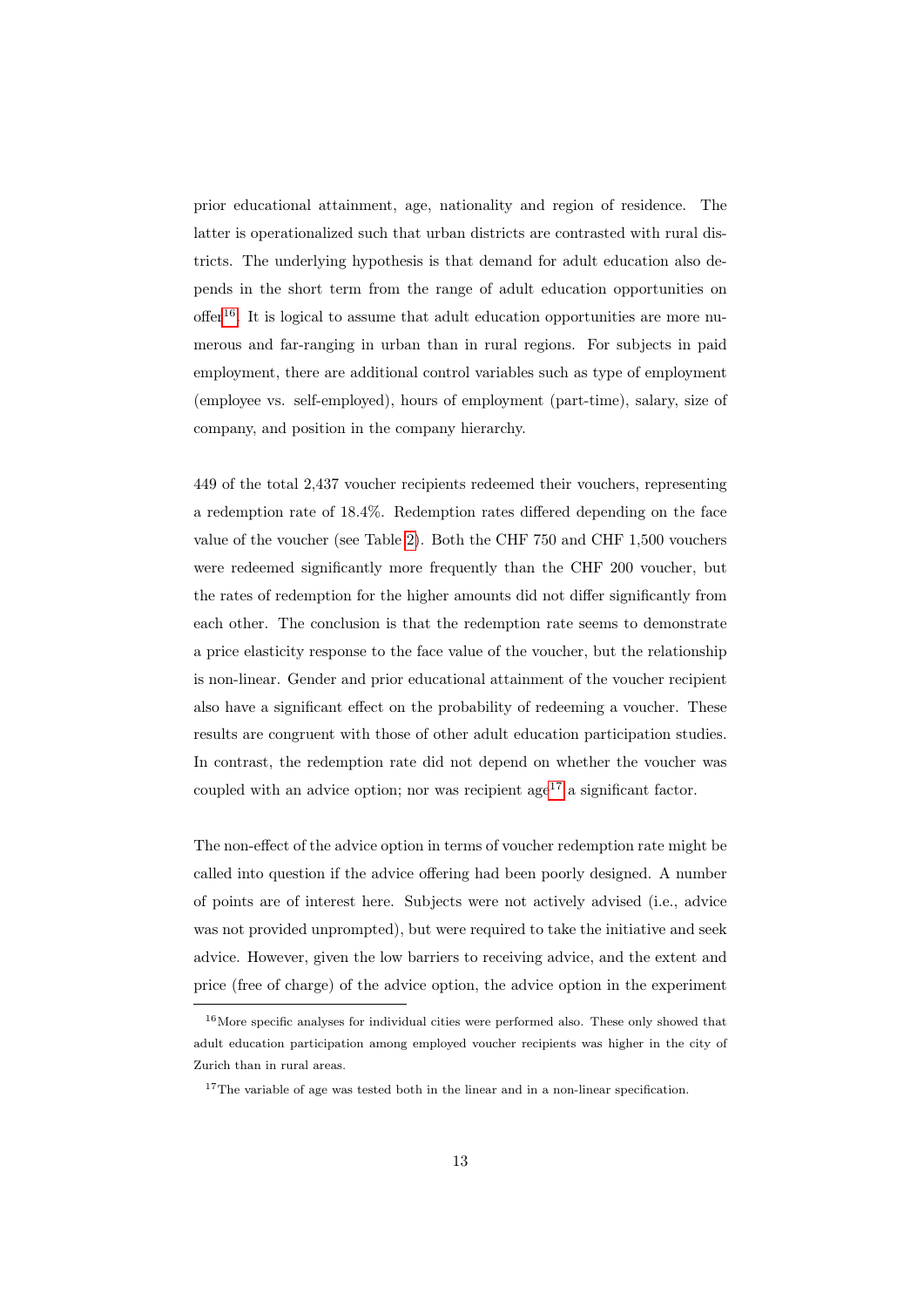is likely to have been better designed than would have been the case in real life. Therefore, the observation that an advice option - even if availed of - has no perceptible effect in terms of increasing adult education participation rates, is an outcome that would have to be taken into account when launching voucher systems in real life. The outcome also calls into question the effectiveness of existing government support of adult education, even if it was not possible to test whether users of the support option embarked upon better, i.e. more suitable, adult education options than subjects who did not avail of the support service.

# 5 Econometric analysis of the impact of vouchers on training activities

# 5.1 Adult education participation in the experimental and control group

Comparison of adult education participation in the experimental vs. control group (see Table [3\)](#page-28-0) immediately shows that adult education participation in the experimental group (approximately 40%) was more than 20 percentage points higher than the voucher redemption rate. In other words, more than 50% of the experimental group participated in adult education without utilizing the voucher. As already mentioned, one reason might be that the voucher arrived after the subjects had done the course. Another possible reason is that subjects participated in courses that they were not called upon to pay themselves, and hence would not have been able to use the voucher for payment. In accordance with this hypothesis we find that approximately half (55%) of individuals who took part in fee-based courses and did not utilize vouchers for payment belong to this latter category (participation with a contribution of employers, see also [5.5\)](#page-20-0). Thus, the population of subjects who funded their own course despite theoretically having had the option of using a voucher for that purpose is about half of those who were active in training and not using the voucher.

Comparison between the experimental and control group reveals that age is not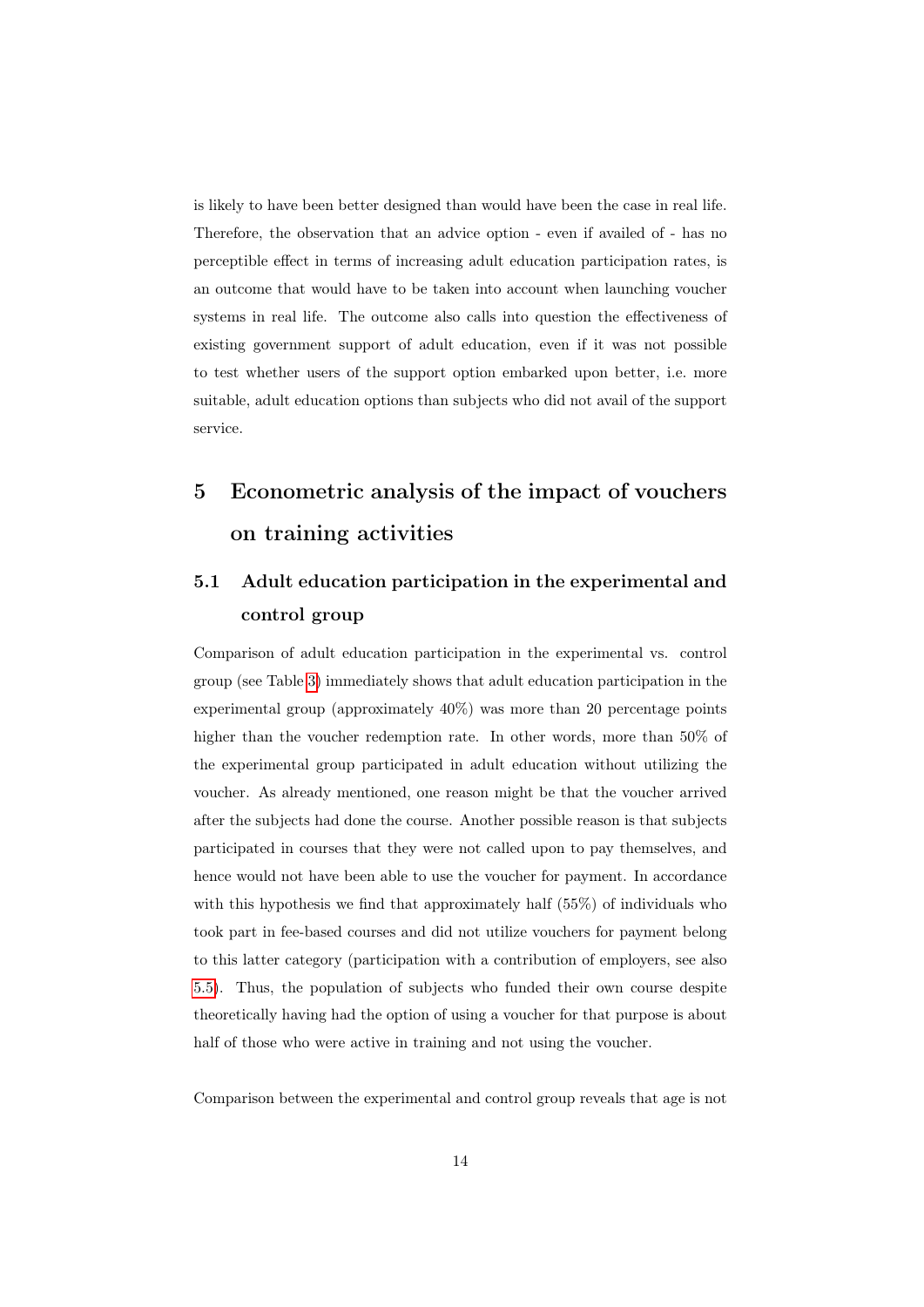a significant factor in the voucher recipient population. In the subpopulation of employed voucher recipients, company size is not significant. Therefore the vouchers seem to have promoted equitability in adult education participation in terms of some criteria at least, compared to participation rates without vouchers. However, the vouchers emphasized some factors, such as the proportion of female participation. The latter effect is also observed in real-life models. It is also evident in both groups that course attendance during the previous year (course 2005 variable) is significantly associated with adult education participation the following year.

#### 5.2 Vouchers increased participation

Comparing the experimental and control group to test whether voucher receipt had a significant impact on adult education participation shows that the vouchers brought about an almost six percentage point increase in participation rates (see Table [4\)](#page-29-0). This almost exactly corresponds to the simple comparison of means between the participation rates in the two groups, indicating that the randomly selected sample achieved its intended purpose for the experiment. A breakdown of vouchers by face value shows that the vouchers with the highest face values significantly raised levels of participation in adult education (by practically the same level for the two amounts), but that the voucher with the lowest face value produced no significant increase in adult education participation levels. Looking at the employed population only, the total effect of the voucher is somewhat smaller but the voucher with the highest face value has approximately double the impact than intermediate-value vouchers (see Table [5\)](#page-30-0). For the employed population at least, there is a virtually linear impact of voucher face value on adult education participation, with the lowest-value voucher again producing virtually no effect. Though this latter outcome was in line with our expectations, its importance should not be underestimated. A number of voucher models use amounts that are so small as to be unlikely to increase participation rates, going by the observations presented here. These vouchers are redeemed nevertheless (in the present case, 12.6% of vouchers with the lowest face value), i.e. redemption of all these vouchers must be termed a deadweight loss. This outcome is relevant also because the response to a high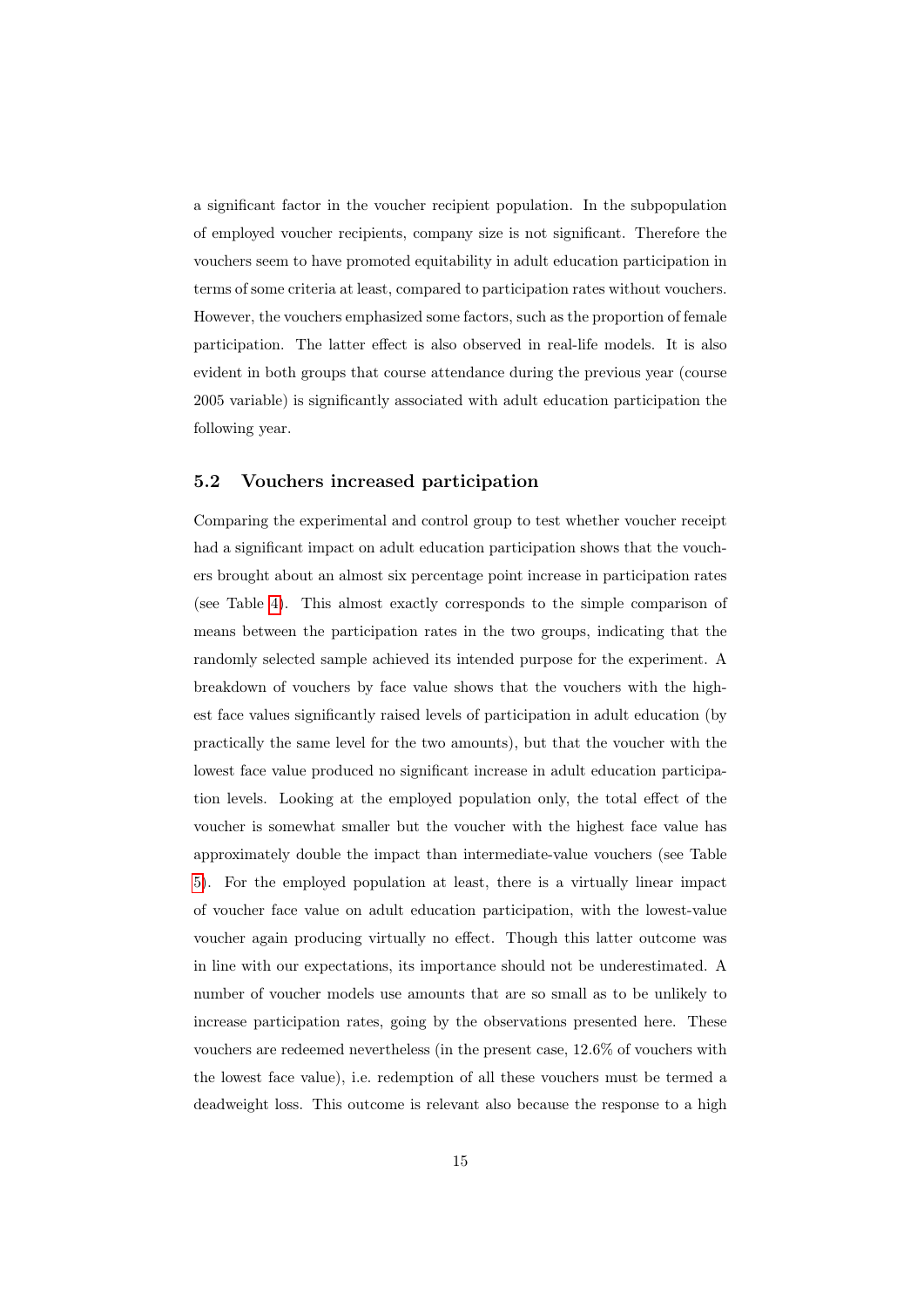level of voucher redemption in a number of real-life voucher models was to decrease the face values continually in order to contain the volume of expenditure. If the results presented here are taken seriously, adjustments of this kind may stabilize the volume of expenditure of public funds but will negate any benefit of the measure in terms of added utility.

The comparisons interpreted thus far included year-earlier course attendance as a control variable. The question as to whether the voucher increased the educational participation of subjects with no history of adult education participation can be verified directly. We used multinomial logistic regression to test the impact of vouchers on adult education activity, using a reference group consisting of subjects who did not engage in adult education in either of the years studied (see Table [6\)](#page-31-0). The data shows that intermediate- and high-value vouchers produced a significant increase in adult education participation in the subpopulation of subjects who took part in adult education in 2006 and not in 2005, which is a definite endorsement of the voucher system in terms of the stated aims.

#### 5.3 Determining the deadweight loss

The deadweight loss of the voucher experiment can be calculated but not observed directly, i.e. we cannot distinguish between windfall gains and bona fide additional uptake of adult education in the subjects who redeemed vouchers. However, by means of comparison with the control group, we can generate expected values for adult education participation among the various subject categories and hence calculate the deadweight loss for those subsets. In relation to the total experimental population, this means that, without the experiment, we would have had to assume an adult education participation of approximately 34% in that population. With the vouchers, the level is about 6% points higher. However, it is necessary to take into account that approximately 18% of subjects in the experimental group redeemed a voucher. In other words, the conclusion is that about 60% of redeemed vouchers were used for adult education/training that the subjects would have financed themselves in any case without the vouchers, as in the control group (see Table [7\)](#page-32-0). Of interest is a comparison of windfall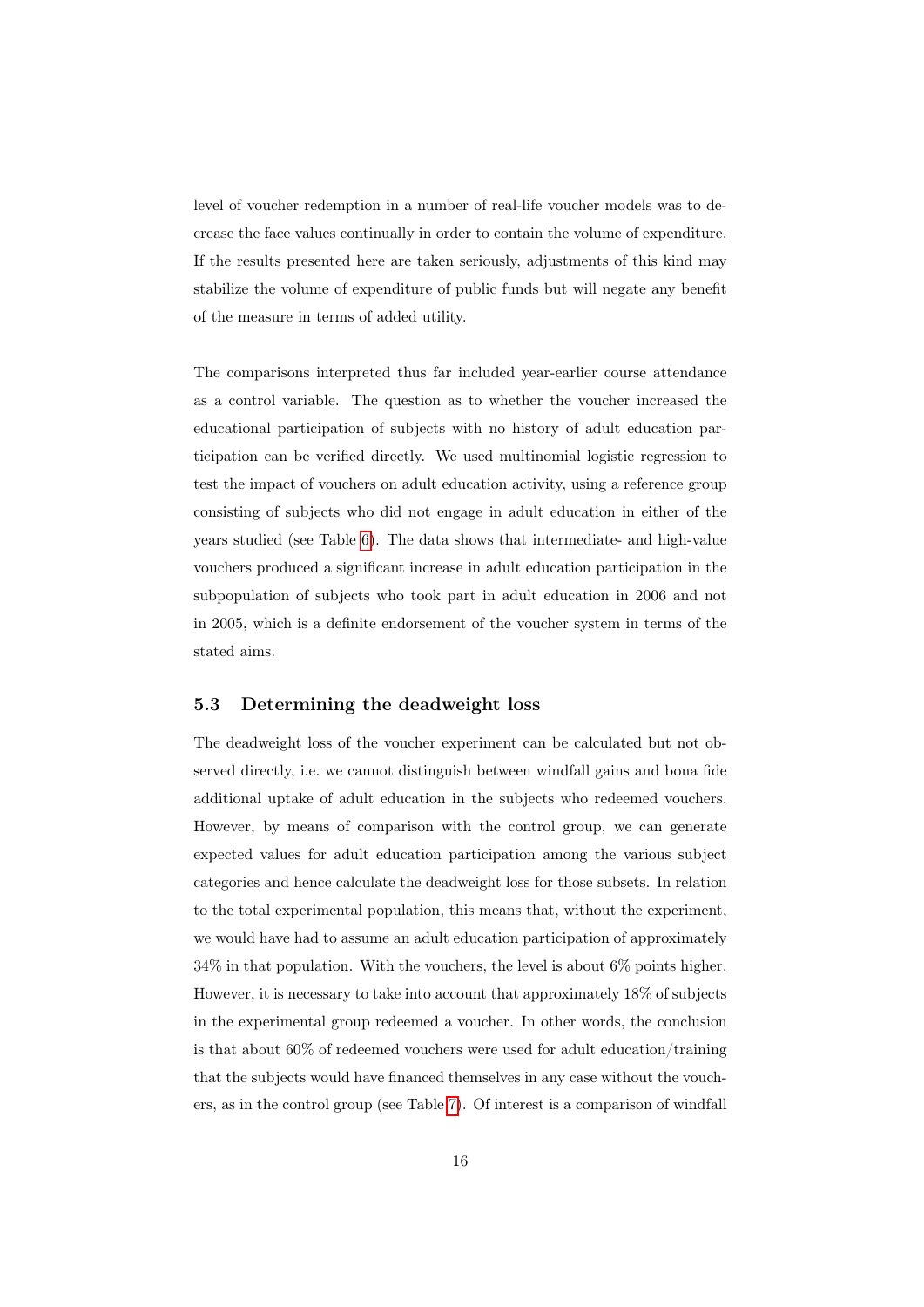gains broken down by prior educational attainment levels. It is highly evident that the deadweight loss increases significantly in association with rising prior educational attainment level. Thus it can be seen that, although subjects with an educational attainment level equal to compulsory schooling demonstrated a below-average voucher redemption rate (9.5%), subjects in this category used the vouchers for a bona fide increase in adult education participation in almost two-thirds of cases. The voucher redemption rate was almost twice as high for university graduates  $(21.1\%)$ , but voucher use in this subset can be described as a deadweight loss in 91.4% of cases. In other words, in absolute terms, this subset ultimately used fewer vouchers for a genuine rise in adult education participation than the subset of individuals with the lowest educational attainment levels.

#### 5.4 Multiple courses

The voucher effect has been investigated to date only on the basis of a 0/1 specification, i.e. yes or no, adult education or no adult education. The fact is that some individuals who engage in adult education attended more than one fee-based course. However, multiple participation is not as widespread as might be expected. The control group shows that, normally, approximately three-quarters (73.6%) of individuals attend only one fee-based course within a one-year period. Of the remaining 25%, 73% attended two courses and only 7.1% of individuals who participated in adult education within a one-year period attended three or more courses. Comparing the control group with the experimental group, and subdividing the experimental group into the subset who redeemed the voucher and the subset who did not, shows that the number of individuals attending more than one course within a one-year period rose approximately 9% points among the voucher users (see Table [8\)](#page-32-1). Multinomial regressions on the number of courses attended show (see Table [9\)](#page-33-0) that only subjects with highest-value vouchers were significantly more likely to attend multiple courses. Hence, vouchers not only encourage individuals to participate in education who would not otherwise do so, but also encourage individuals with a history of adult education to increase their adult education uptake still further.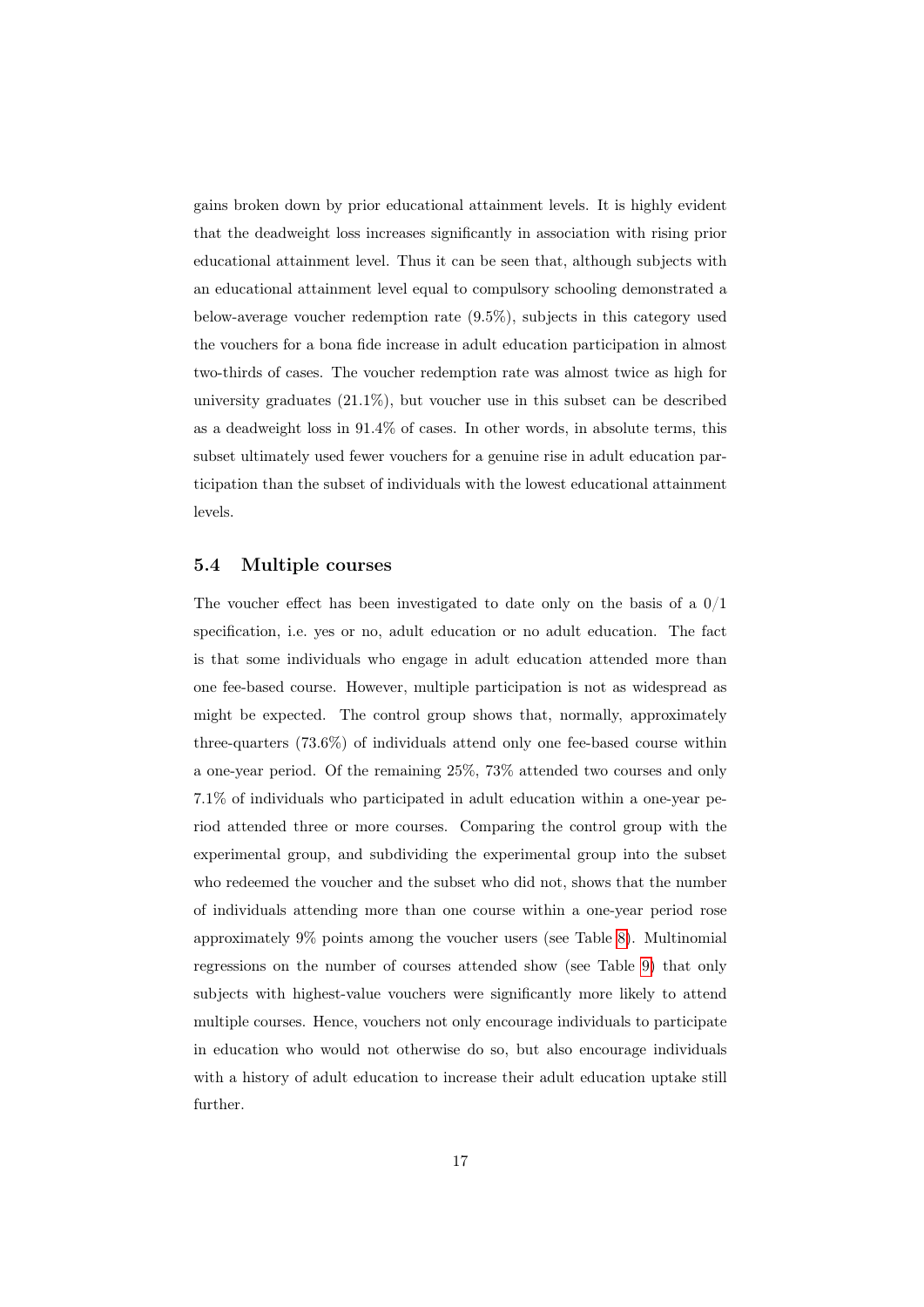#### <span id="page-20-0"></span>5.5 Employer participation in paying for adult education

All SLFS adult education participation surveys conducted to date show that approximately half (53.4%) of fee-based adult education is funded partly or totally by the employer. Among employed individuals - generally the sole beneficiaries of employer funding -, this was the case for 58.5% of courses in 2006. Employer funding is of twofold interest in this experiment. These items of interest are, firstly, the impact of voucher issuance on employer funding, and secondly, the extent to which employer funding explains attendance of courses for which voucher recipients did not redeem their voucher.

The first question is easily answered by applying regression to the probability of receiving employer funding for a course (see Table [10\)](#page-34-0). The voucher has no significant impact on that probability. Accordingly, the employer-funded adult education rates are virtually identical in the control and experimental group. This result means that voucher issuance had no effect on employer behavior, which also means that employers had no involvement in the course attendances prompted by voucher receipt. On the other hand, this result must also be seen against the backdrop of the experimental design. A crowding out of employer funding by public funding would be likely only if vouchers were introduced on a long-term basis.

55.5% of those who received a voucher and attended a fee-based course but did not redeem the voucher to pay for the course were recipients of employer funding, i.e. were not at all dependent on the voucher. This leaves 45.5% of individuals who engaged in adult education activity without using the voucher. These subjects had either already started a course before receiving the voucher or did not wish to redeem the voucher. This subset would be a potential source of an additional deadweight loss in the event of permanent introduction of a voucher system.

### 6 Conclusions

Irrespective of whether government intervention in the adult education market is economically justified, interventions of this kind are common practice in many countries today. The popularity of government measures to promote and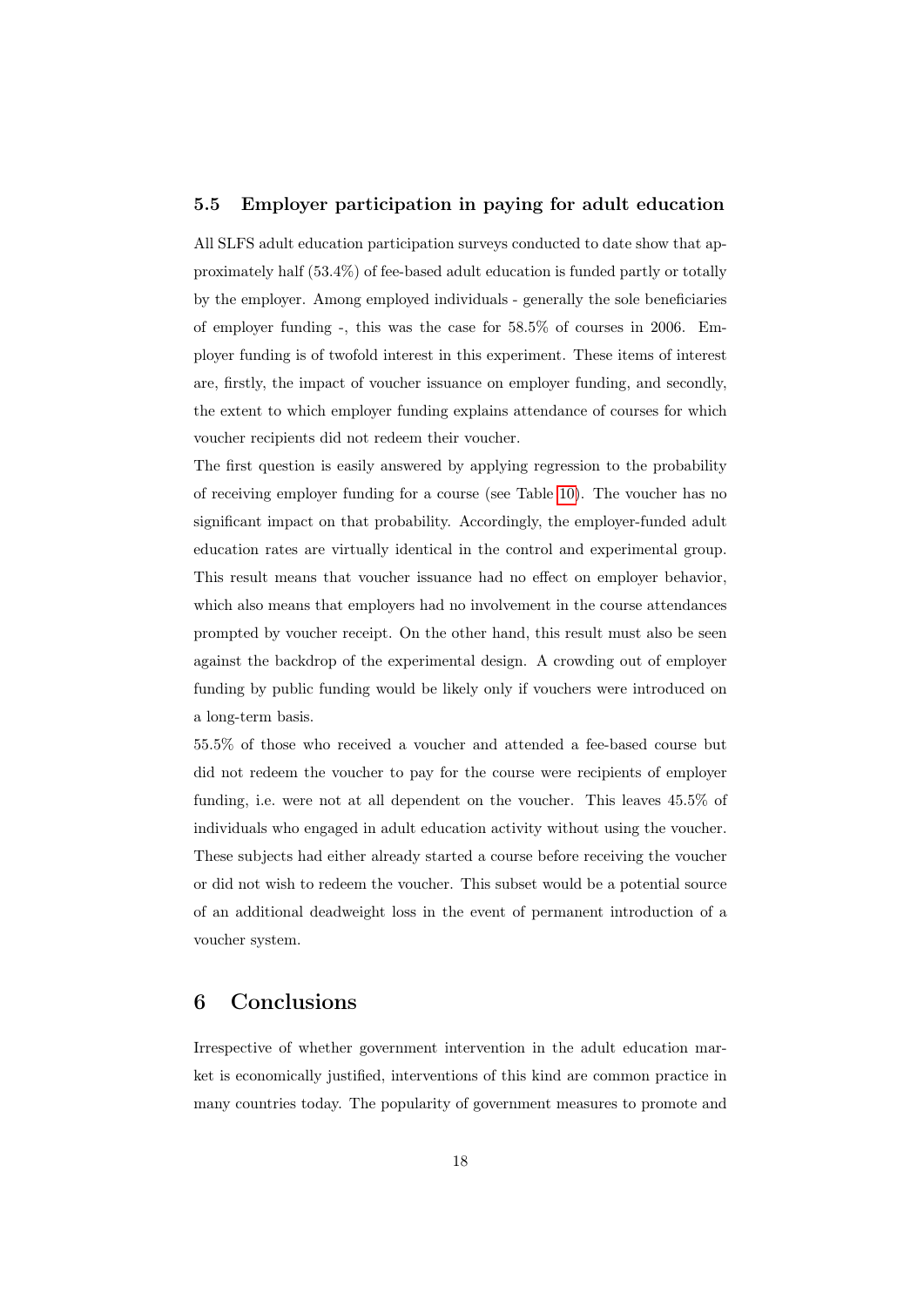support adult education contrasts starkly with the sparse evidential basis for the efficacy of such measures. In cases where ex post evaluations are available, these are generally based on qualitative surveys of participants and as such are of little use in evaluating impact. The randomized field experiment with adult education vouchers presented here therefore closes a major knowledge gap in terms of the impact of financial incentives on participation in adult education. Thus, before the experiment presented here, it was unclear whether financial incentives would cause increased participation in adult education, because the redemption of vouchers in real-life models could be entirely attributed to windfall gains. Moreover, it was unclear whether and to what extent money matters at all in prompting individuals with low educational attainment to participate in adult education.

Much thought was invested in producing a realistically designed study to ensure that experimental outcomes were not biased by artifactual behaviors introduced by study settings. The authors endeavored in all respects to approximate as closely as possible the launch of a real-life voucher model. In addition, the realistic setting ensured that the subjects were unaware that they were taking part in an experiment. The control group was observed in their natural environment and unaffected by the experiment.

Of the experimental outcomes, the following three are particularly striking:

Firstly, the vouchers raised adult education participation in the experimental group by approximately 20%. As already mentioned, this causal effect could not be expected a priori, and therefore shows that adult education and training activities can in fact be stimulated by offering money. It is also worth noting in this connection that the very realistically designed advice option had no significant impact on voucher redemption. Hence, it was the financial support and not the advice option that increased the uptake of adult education, and the financial support produced its effect with or without the advice option. This is a surprising outcome given the importance accorded in the literature to the provision of information in connection with adult education participation. The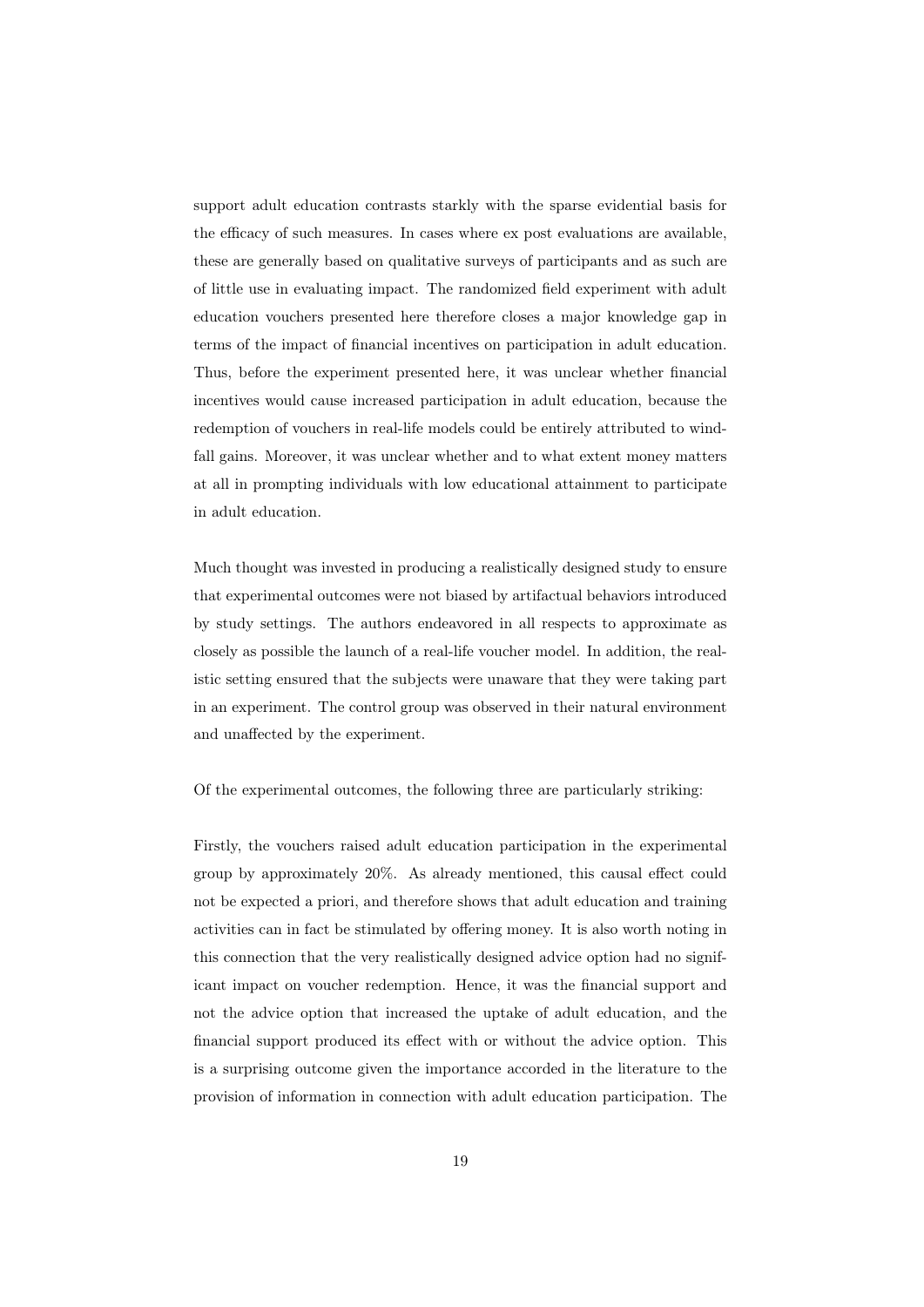result suggests that the efficacy of existing support measures might need to be investigated and evaluated more rigorously.

Secondly, voucher demand was price-sensitive, i.e., the face value of the voucher is a determining factor. It is useful to note here that, though small face values did not raise the level of participation in adult education, they were nevertheless redeemed, albeit to a small extent. Hence, low-value vouchers generated a deadweight loss only. The educational policy relevance of the realization that an effective voucher system calls for fairly high minimum voucher values should not be underestimated. At the upper end of the value scale, it was seen that, although very high values prompted individuals to take multiple courses, an intermediate voucher value is enough to generate a causal effect in terms of increased participation. These results show that excessively low voucher values are neither effective nor efficient, and excessively high values are effective but probably not efficient. Thus, it is worth investing careful planning in choosing the precise voucher value. This proposed procedure is in contrast to hitherto observed educational policy practice, which is generally based on the maximum financial framework available (i.e., financial volume, not voucher values) rather than on efficiency considerations.

Thirdly, the voucher system raised the adult education participation of individuals with low educational attainment and those with no active history of involvement in adult education. The experiment also discloses a definite positive correlation between the amount of the deadweight loss and the voucher recipient's educational attainment level. In other words, the higher the educational attainment level, the greater the redemption rate and the higher the deadweight loss. Hence, the causal effect in terms of raising participation is highest, relatively speaking, for individuals with low educational attainment. This means that formal educational attainment would be the best criterion for excluding a subset from voucher receipt and hence facilitating maximum effectiveness and efficiency of the tool.

Naturally, a number of open questions remain after this experiment. We hope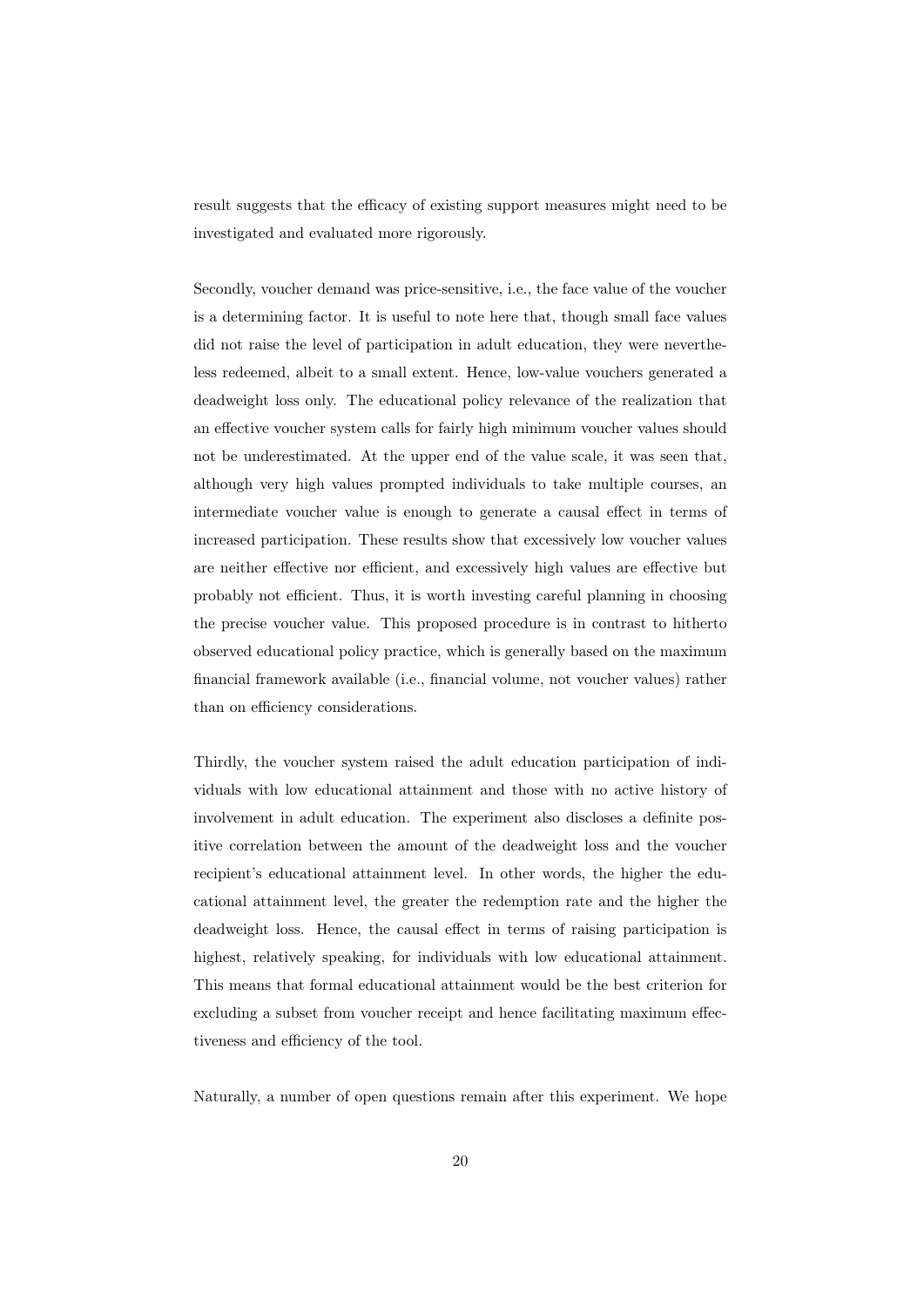to resolve some of them in further research. Future evaluations will look at whether the type and content of adult education funded by the vouchers differ from the type and content of education paid for without vouchers, and will seek to identify any short-term effects of adult education activity. The latter will take place in 2007 with the input of information from the latest survey of the experimental and control group in 2007.

Other questions cannot be answered by this experiment. These include longerterm dynamic effects that would come with any real-life launch of a voucher model. Whereas there is unlikely to be any major increase in the causal effect produced by vouchers in terms of increasing adult education participation, a further increase of the deadweight loss is likely. Introduction of a permanent voucher system would also be expected to impact on employer behavior. Finally a limited experiment is not sufficient to investigate the behavior of adult education providers. This would take a long-term experiment as providers would be unlikely to have the means or will to respond to a short-term change in demand.

### References

- [1] Angrist, J. (2004). American education research changes tack, Oxford Review of Economic Policy, 20(2), pp. 198-212.
- [2] Bassanini, A. et al. (2005). Workplace Training in Europe, IZA Discussion Paper No. 1640 (also published in: Brunello, Garibaldi and Wasmer (eds.), Education and Training in Europe, Oxford University Press, 2007, Ch. 8 - 13).
- [3] Bassanini, A. and Brunello, G. (2008). Is training more frequent when wage compression is higher? Evidence from the European Community Household Panel, Labour Economics, 15, pp. 272-290.
- [4] Bettiner, E. and Slonim, R. (2006). Using experimental economics to measure the effects of a natural educational experiment on altruism, Journal of Public Economics, 90(8-9). pp. 1625-48.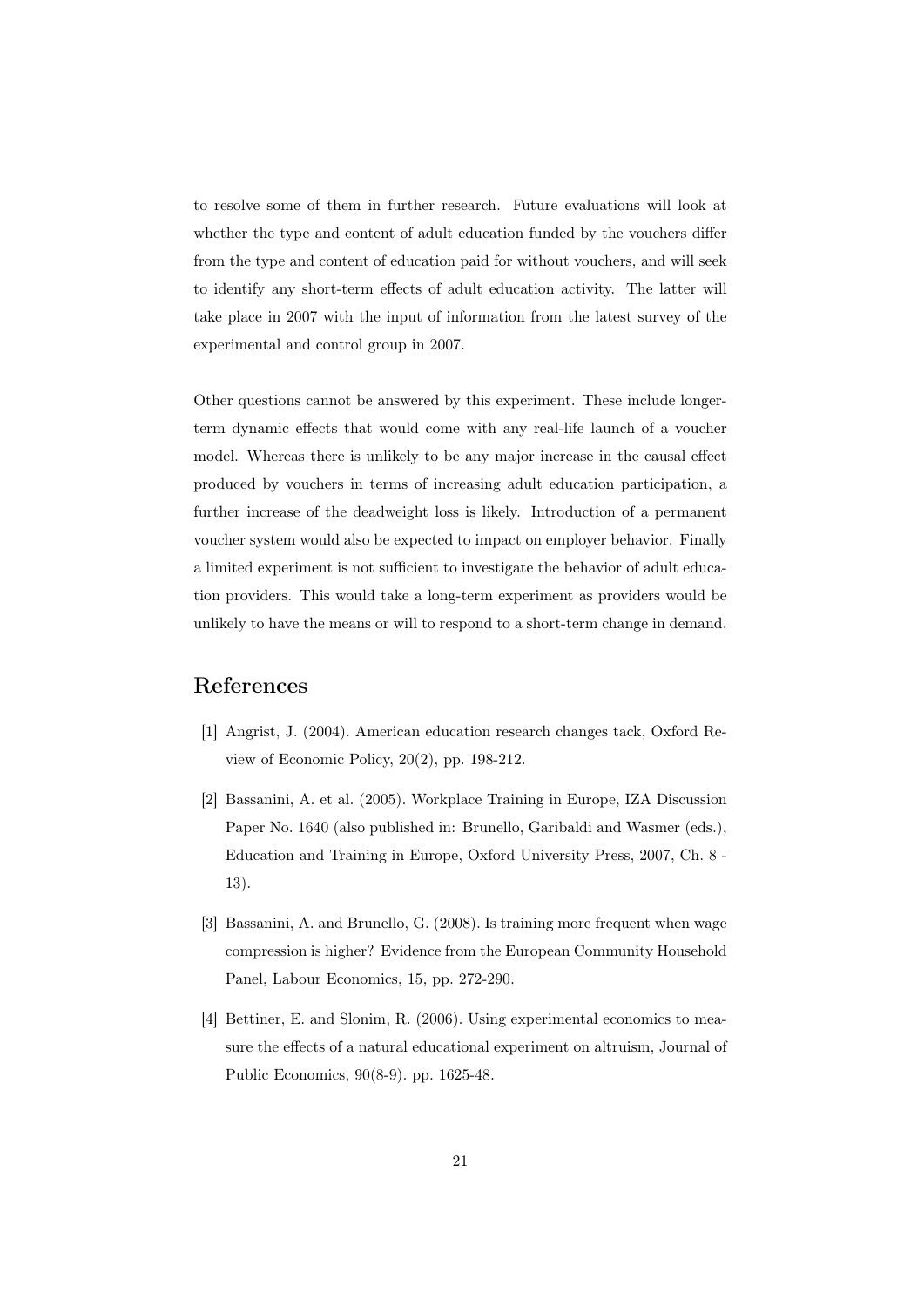- [5] Bollens, J. et al. (2005). Het stelsel van de pleidingscheques gewikt en gewogen, HIVA/DTEW: Leuven.
- [6] Brunello, G. (2001). On the Complementarity between Education and Training in Europe, IZA Working Paper No. 309 (also published in: D. Checchi, C. Lucifora (eds.), Education, Training and Labour Market Outcomes in Europe, MacMillan 2003).
- [7] Brunello, G. and De Paola, M. (2009). Is there an underprovision of training?, Empirical Research in Vocational Education and Training, 1(1), forthcoming.
- [8] Conti, G. (2005). Training, productivity and wages in Italy, Labour Economics, 12, p. 557-576.
- [9] Cook, T.D. (2003). Why have educational evaluators chosen not to do randomized experiments?, Annals of the American Academy of Political and Social Science, 589, pp. 114-149.
- [10] Cunha et al. (2005). Interpreting the evidence on life cycle skill formation, IZA Discussion Paper No. 1675.
- [11] EIM (2005). Policy instruments to foster training of the employed, Final report Lifelong Learning, EIM Business & Policy Research, Rotterdam.
- [12] Falk, A. (2007). Gift exchange in the field, Econometrica, 75 (5), pp. 1501- 1511.
- [13] Fehr, E. and Goette, L. (2007). Do workers work more if wages are high? Evidence from a randomized field experiment, American Economic Review, 97(1), pp. 298-317.
- [14] Gneezy, U. and List, J.A. (2006). Putting behavioural economics to work: testing for gift exchange in labor markets using field experiments, Econometrica, 74 (5), pp. 1365-1384.
- [15] Heckman, J. et al. (2005). Earnings Functions, Rates of Return and Treatment Effects: The Mincer Equation and Beyond, IZA Discussion Paper No. 1700. (also published in E. Hanushek and F. Welch (eds.), Handbook of the Economics of Education, North-Holland: 2006).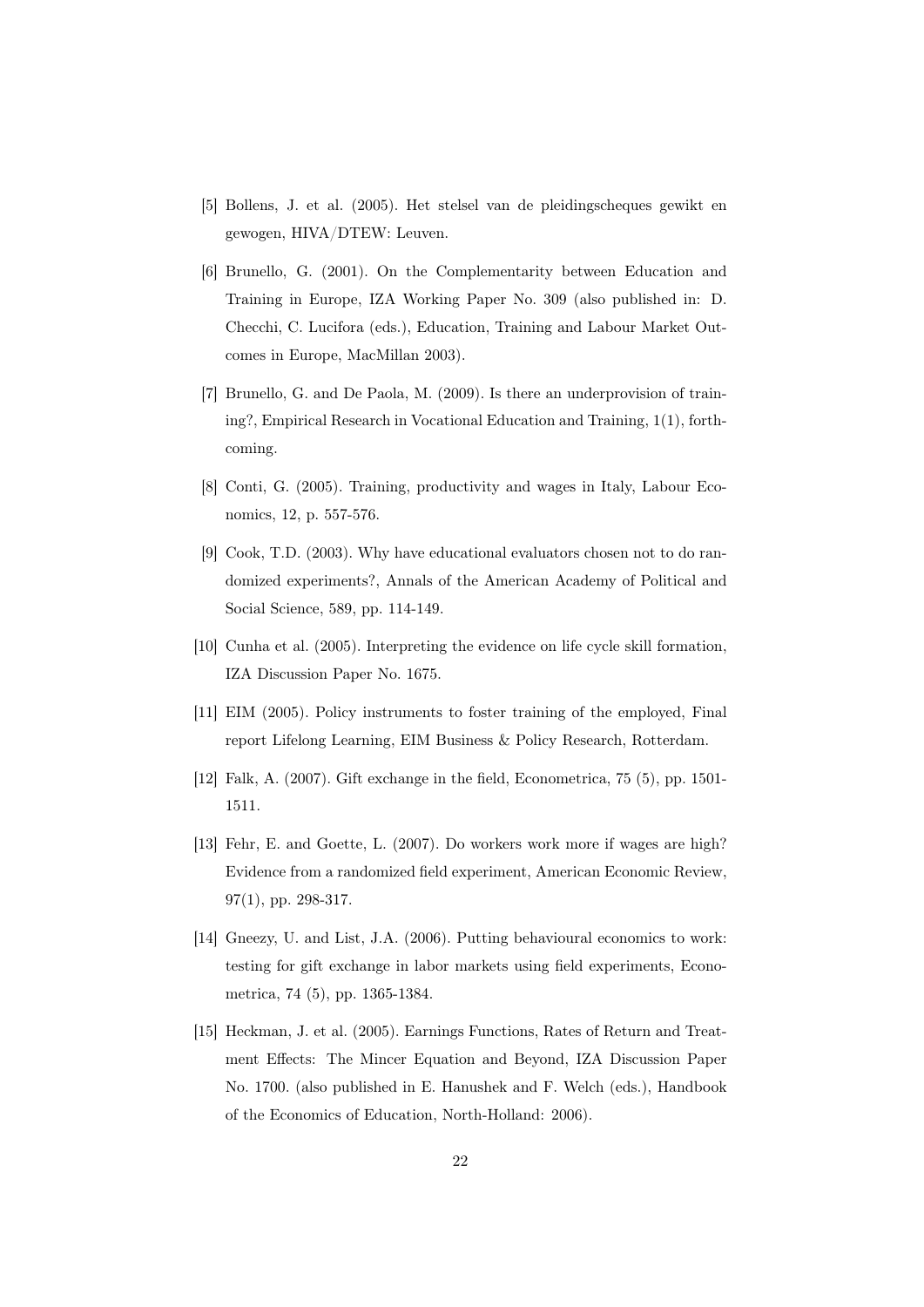- [16] Kling, J., Liebman, J.B. and Katz, L.F. (2007). Experimental analysis of neighborhood effects, Ecomometrica, 75(1), pp. 83-119.
- [17] Krueger, A. and Zhu, P. (2004). Another look at the New York City school voucher experiment, American Behavioral Scientist, 47(5), pp. 658-698.
- [18] Lachmayr, N. (2004). Bildungsgutschein der AK Wien, Daten und zentrale Ergebnisse der TeilnehmerInnenbefragung 2004, öibf: Wien.
- [19] Ladd, H.F. (2002). School vouchers: A critical review, Journal of Economic Perspectives, 16(4), pp. 3-24.
- [20] Levitt, S.D. and List, J.A. (2008). Field experiments in economics: The past, the present, and the future, NBER Discussion paper No. 14356.
- [21] List, J.A. (2007). Field experiments: a bridge between lab and naturally occurring data, Advances in Economic Analysis & Policy, 6(2) Article 8.
- [22] Manski, C. F. (2005). Social Choice with Partial Knowledge of Treatment Response. Princeton University Press: Princeton.
- [23] Meier, S. (2006). Does framing matter for conditional cooperation? Evidence from a natural field experiment, B.E. Journals in Economic Analysis and Policy, 5(2), pp. 1-19.
- [24] Oakly, A. (2003). Using Random Allocation to Evaluate Social Interventions: Three Recent U.K. Examples, Annals of the American Academy of Political and Social Science, 589, pp. 170-189.
- [25] OECD (2003). Beyond Rhetoric: Adult Learning Policies and Practices, Paris: OECD.
- [26] OECD (2004a). Co-financing Lifelong Learning: Towards a Systemic Approach, OECD, Paris.
- [27] OECD (2004b). Taxation and Lifelong Learning, in: Education Policy Analysis, OECD, Paris, pp. 1-28.
- [28] Oosterbeek, H. (1998). Innovative ways to finance education and their relation to lifelong learning, Education Economics, 6(3), pp. 219-251.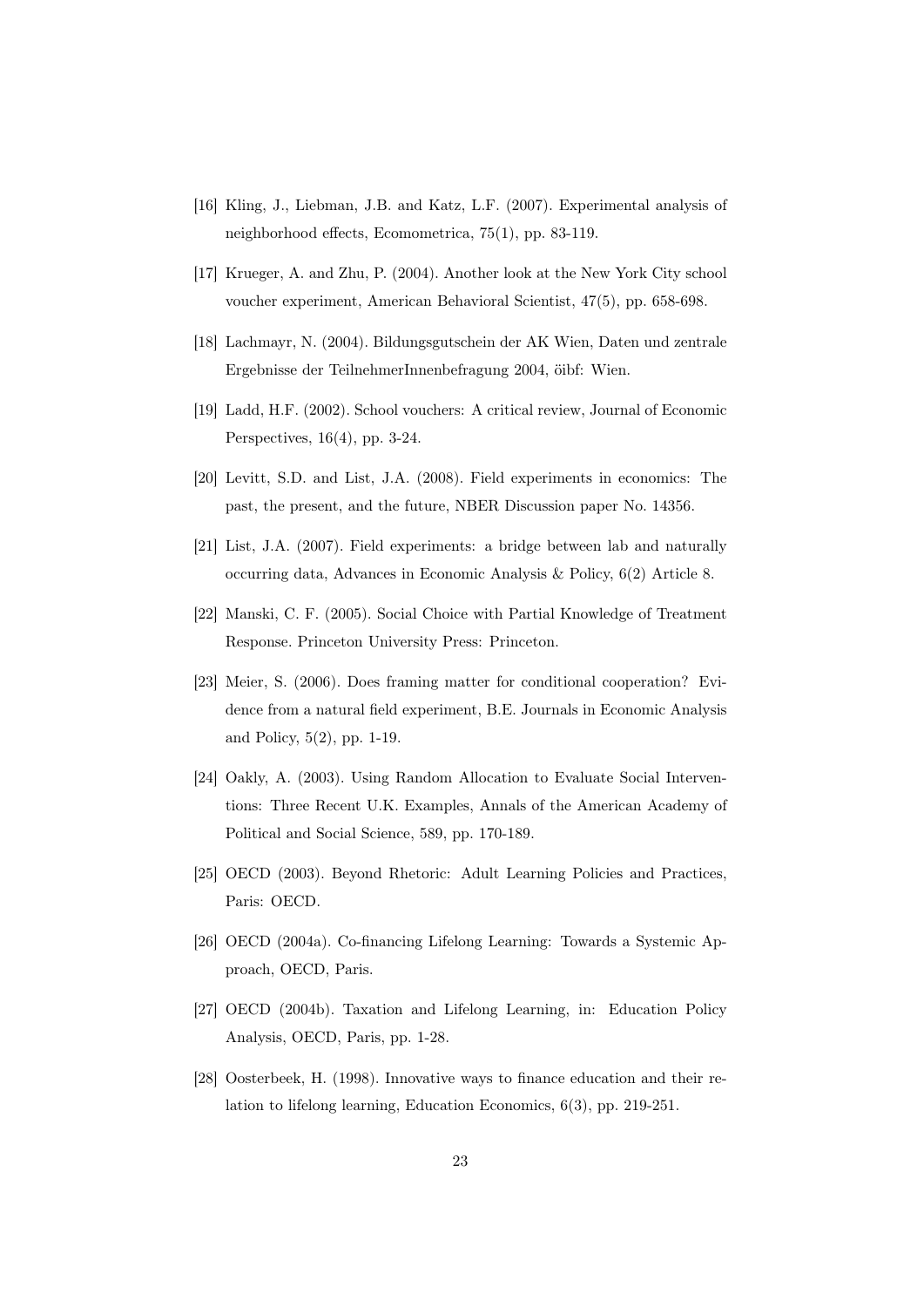- [29] Oosterbeek, H. and Patrinos, H.A. (2009). Financing Lifelong Learning, Empirical Research in Vocational Education and Training, 1(1), forthcoming.
- [30] Pischke, J.-S. (2004). The Impact of the School Year on Student Performance and Earnings: Evidence from the German short school years, CEE Discussion Papers 0034, Centre for the Economics of Education, LSE.
- [31] Rothstein, J. and Rouse, C.E. (2007). Constrained after college. Student loans and early career occupational choices. NBER Discussion Paper No. 13117.
- [32] Rubin, D. (1974). Estimating causal effects of treatments in randomized and nonrandomized studies, Journal of Educational Psychology, 66(5), pp. 688-701.
- [33] Silles, M.A. (2007). Adult education and earnings: evidence from Britain, Bulletin of Economic Research, 59(4), pp. 313-326.
- [34] Tappeiner, G. and Trompedeller, I. (2002). Experiment "Bildungsgutschein", Erfahrungen im Südtirol, Education Permanente, 36(4), pp. 26-30.
- [35] Vignoles, A., Galindo-Rueda, F. and Feinstein, L. (2004). The labour market impact of adult education and training: a cohort analysis, Scottish Journal of Political Economy, 51(2), pp. 266-280.
- [36] Viitanen, T.K. (2007). Public versus private provision of daycare. An Experimental Evaluation. IZA Discussion Paper No. 3009.
- [37] Webbink, D. (2005). Causal effects in education, Journal of Economic Surveys, 19(4), pp. 535-560.
- [38] Winterhager, H., Heinze, A. and Spermann, A. (2006). Deregulating job placement in Europe: a microeconometric evaluation of an innovative voucher scheme in Germany; Labour Economics, 13, pp. 505-17.
- [39] Wolter, S.C. et al. (2007). Nachfrageorientierte Finanzierung in der Weiterbildung, Trendbericht No. 7, SKBF: Aarau.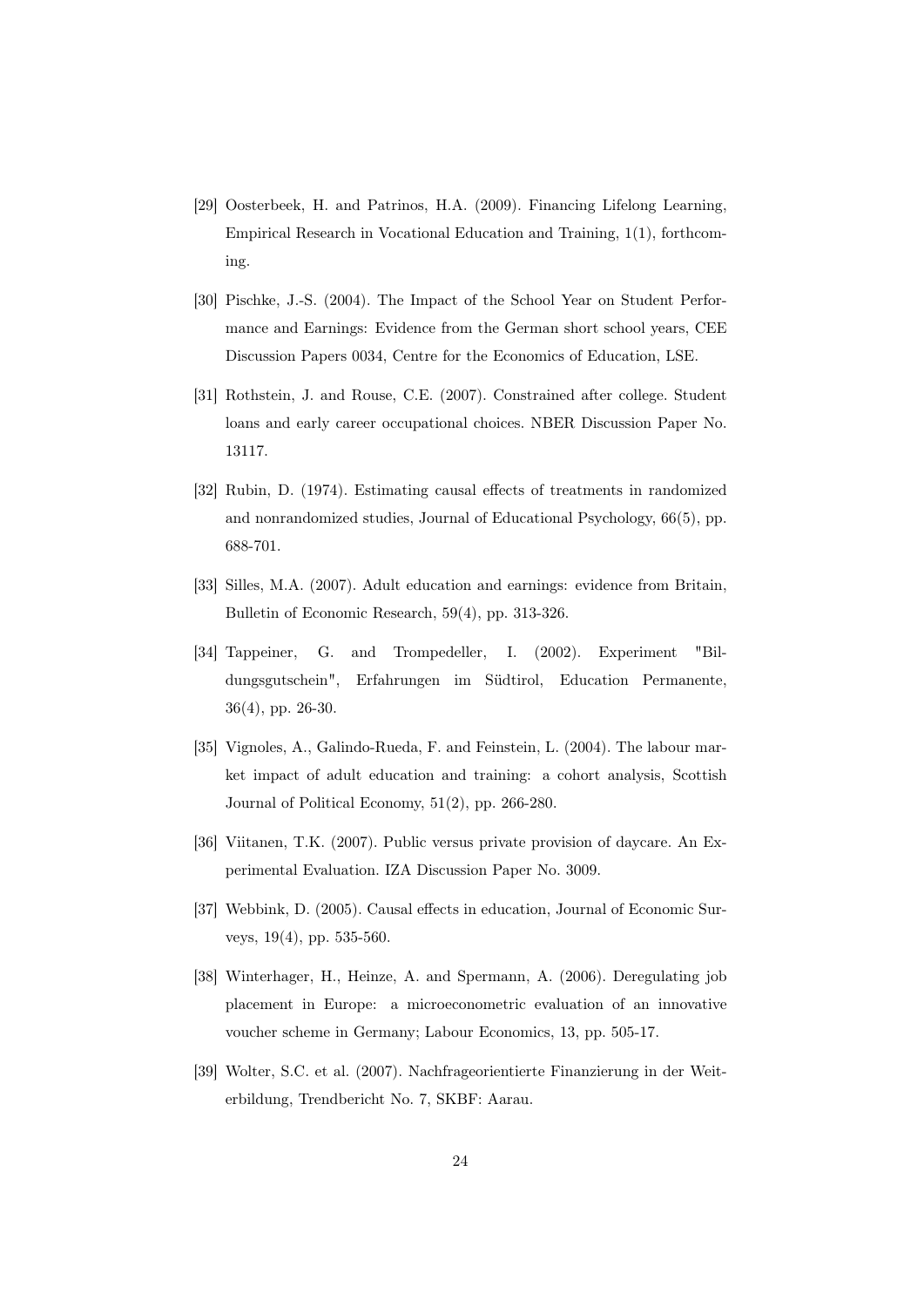# <span id="page-27-0"></span>A Tables

| <b>Variables</b>             | Redemption rate in % |
|------------------------------|----------------------|
| Voucher                      | 18.4                 |
| Voucher 200                  | 12.6                 |
| Voucher 750                  | 21.0                 |
| Voucher 1500                 | 21.7                 |
| Age > 40                     | 19.45                |
| Age < 40                     | 17.62                |
| Woman                        | 21.43                |
| Man                          | 14.66                |
| No Advice                    | 19.78                |
| Advice                       | 17.06                |
| Prior educational attainment |                      |
| Compulsory School            | 9.45                 |
| Upper secondary level        | 17.08                |
| Tertiary level               | 26.32                |

Table 2: Redemption rates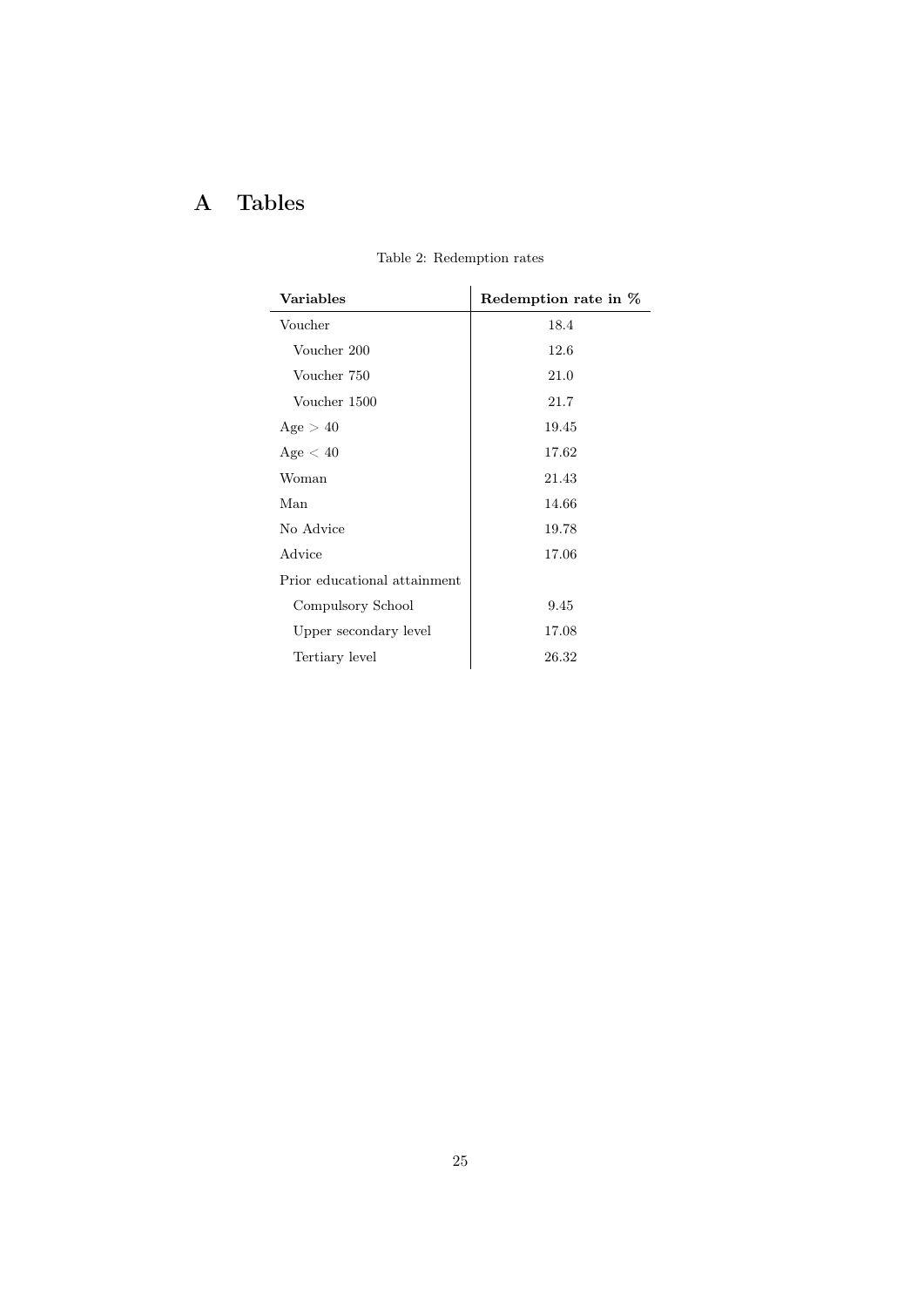<span id="page-28-0"></span>Table 3: Adult education behavior broken down by experimental and control group Probit regression: Marginal effects at mean values

Dependent variable: Course participation in 2006

|                               | <b>Experimental group</b> |          |                   | Control group   |
|-------------------------------|---------------------------|----------|-------------------|-----------------|
| Independent variables         | Coeff.                    | Standard | Coeff.            | <b>Standard</b> |
|                               |                           | error    |                   | error           |
| Voucher 750                   | 0.042                     | 0.034    |                   |                 |
| Voucher 1500                  | 0.050                     | 0.034    |                   |                 |
| Course participation in 2005  | $0.238***$                | 0.028    | $0.295***$        | 0.010           |
| Vocational training           | $0.099*$                  | 0.048    | $0.072**$         | 0.016           |
| Matura                        | $0.234***$                | 0.064    | $0.105***$        | 0.024           |
| Non-academic tertiary degree  | $0.232**$                 | 0.057    | $0.181***$        | 0.022           |
| University                    | $0.201***$                | 0.064    | $0.206***$        | 0.023           |
| Woman                         | $0.077**$                 | 0.029    | $0.056***$        | 0.010           |
| <b>Swiss</b>                  | $0.086^{\dagger}$         | 0.046    | $0.076***$        | 0.014           |
| Age                           | 0.011                     | 0.011    | $0.007^{\dagger}$ | 0.004           |
| Age squared                   | $-0.000$                  | 0.000    | $-0.000*$         | 0.000           |
| City of Basel                 | 0.030                     | 0.062    | 0.021             | 0.021           |
| City of Bern                  | 0.038                     | 0.059    | $0.047*$          | 0.021           |
| Cities of Geneva and Lausanne | 0.007                     | 0.057    | $-0.009$          | 0.016           |
| Urban Ticino                  | 0.064                     | 0.081    | $-0.065***$       | 0.016           |
| City of Zurich                | $0.078*$                  | 0.038    | $\,0.014\,$       | 0.014           |
| Other cities                  | 0.053                     | 0.040    | 0.017             | 0.015           |
| Non-employed                  | $-0.111***$               | 0.037    | $-0.115***$       | $\,0.013\,$     |
|                               |                           |          |                   |                 |
| Number of observations        | 1'888                     |          | 14'403            |                 |
| Log-likelihood                | $-1'155.91$               |          | $-8020.29$        |                 |
| $\chi_{(22)}^2/\chi_{(20)}^2$ | 165.72                    |          | 1'529.39          |                 |
| Observed probability          | 0.403                     |          | 0.338             |                 |
| Estimated probability         | 0.392                     |          | 0.314             |                 |
| Pseudo $R^2$                  | 0.092                     |          | 0.130             |                 |
|                               |                           |          |                   |                 |

Levels of significance :  $\qquad$  † : 10% \* : 5% \*\* : 1%

Dummies for marital status and for children under age 5.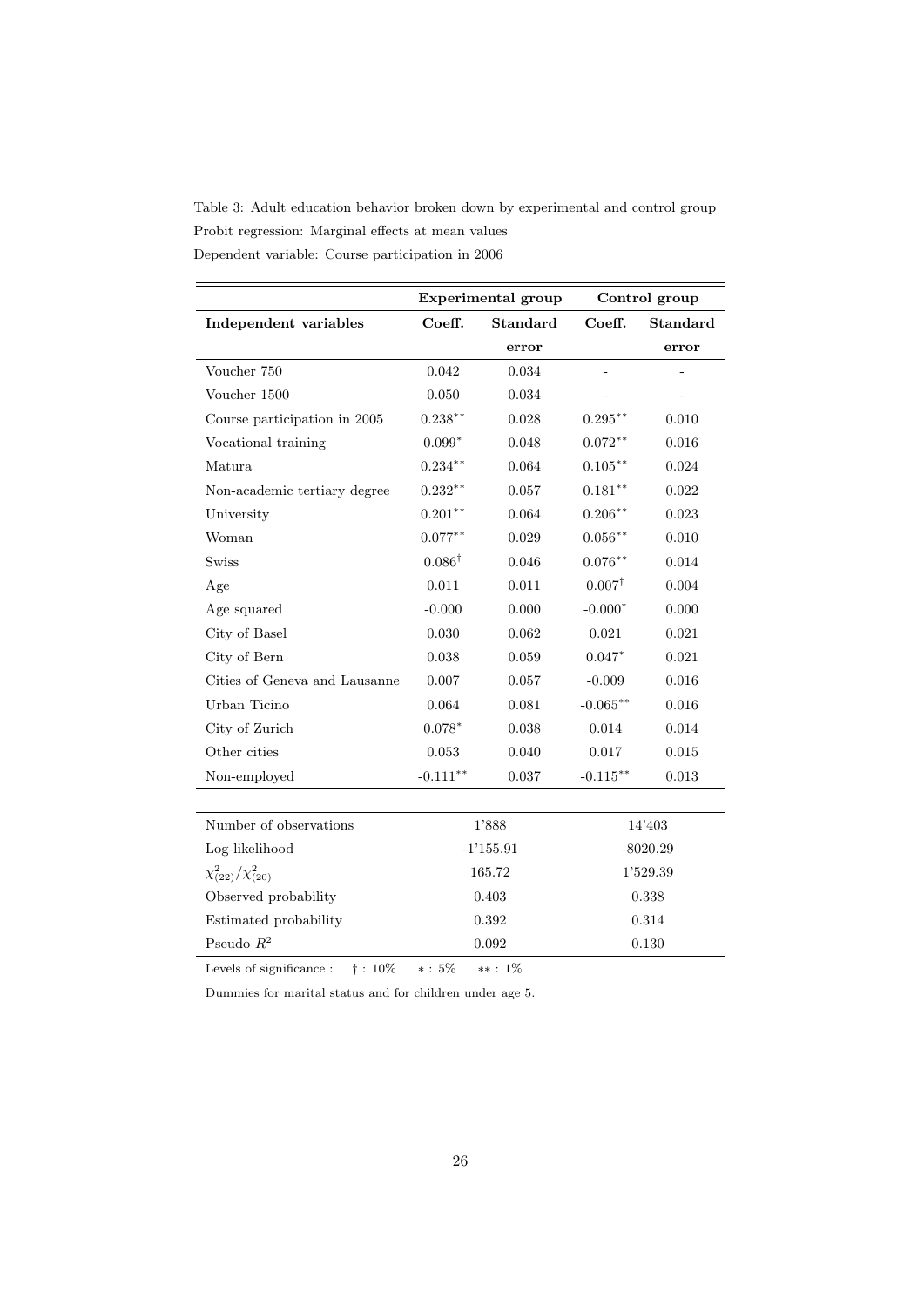<span id="page-29-0"></span>Table 4: Causal effect of adult education vouchers in increasing participation Probit regression: Marginal effects at mean values Dependent variable: Course participation in 2006

|             |       | Coeff.                | Standard |
|-------------|-------|-----------------------|----------|
|             | error |                       | error    |
| $0.055***$  | 0.015 |                       |          |
|             |       | 0.027                 | 0.024    |
|             |       | $0.064***$            | 0.025    |
|             |       | $0.075***$            | 0.025    |
| $0.288**$   | 0.009 | $0.288**$             | 0.009    |
| $0.076***$  | 0.016 | $0.076***$            | 0.016    |
| $0.123***$  | 0.023 | $0.124***$            | 0.023    |
| $0.188***$  | 0.020 | $0.188***$            | 0.020    |
| $0.207**$   | 0.022 | $0.207**$             | 0.022    |
| $0.058***$  | 0.010 | $0.058***$            | 0.010    |
| $0.079**$   | 0.014 | $0.079**$             | 0.014    |
| $0.007*$    | 0.004 | $0.007*$              | 0.004    |
| $-0.000**$  | 0.000 | $-0.000**$            | 0.000    |
| 0.022       | 0.020 | 0.022                 | 0.020    |
| $0.046*$    | 0.020 | $0.046*$              | 0.020    |
| $-0.006$    | 0.016 | $-0.006$              | 0.016    |
| $-0.057**$  | 0.016 | $-0.056***$           | 0.016    |
| 0.022       | 0.013 | 0.022                 | 0.013    |
| 0.020       | 0.014 | 0.021                 | 0.014    |
| $-0.114***$ | 0.013 | $-0.114***$           | 0.013    |
|             |       |                       |          |
| 16'291      |       | 16'291                |          |
| $-9'197.05$ |       | $-9'195.43$           |          |
| 1'679.65    |       | 1'680.48              |          |
| 0.346       |       | 0.346                 |          |
| 0.324       |       | 0.324                 |          |
|             |       | 0.125                 |          |
|             |       | 0.125<br>$-01$<br>107 |          |

Levels of significance :  $\qquad$  † : 10% \* : 5% \*\* : 1%

Dummies for marital status and for children under age 5.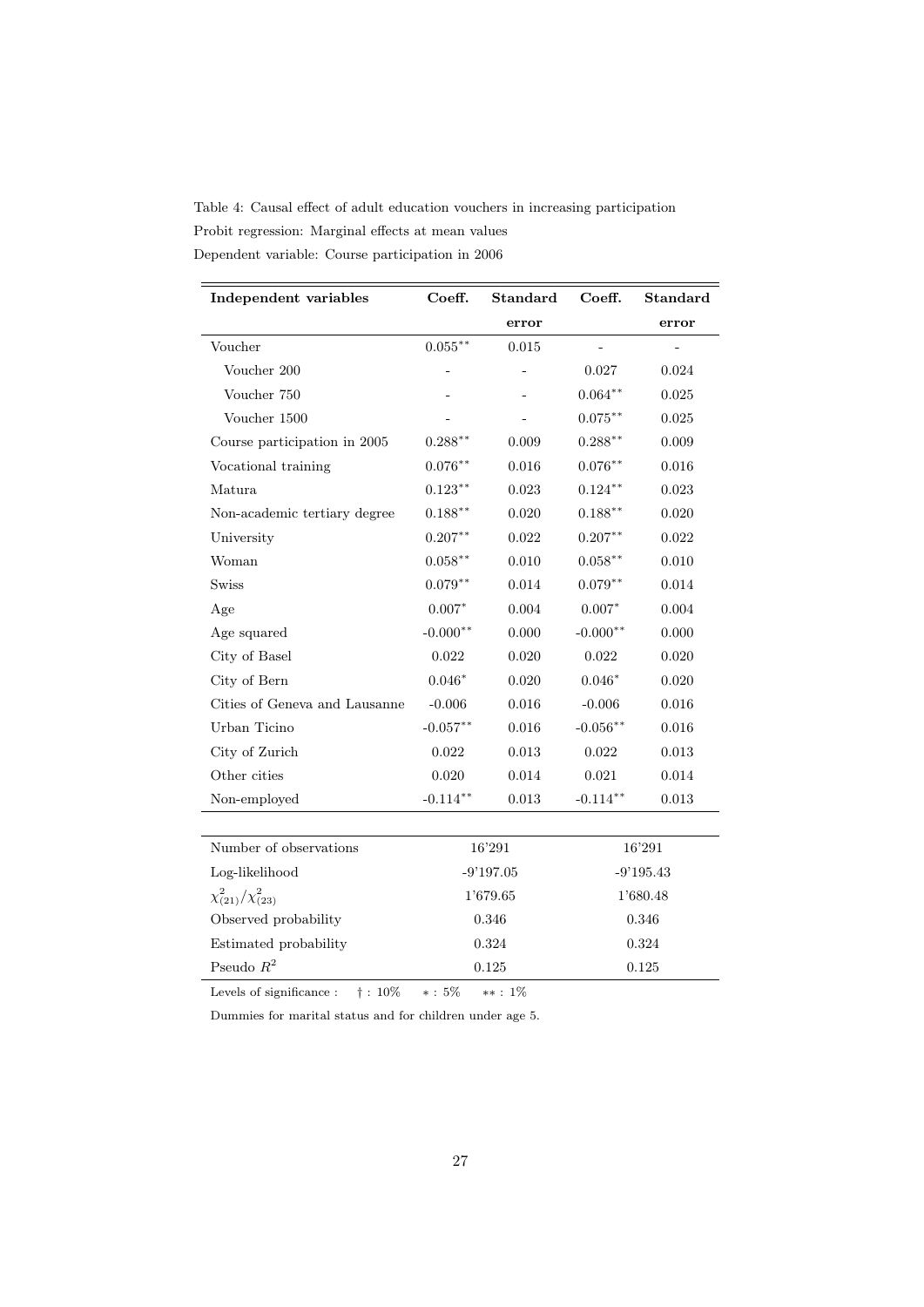<span id="page-30-0"></span>Table 5: Causal effect of adult education vouchers in increasing participation in the employed population only

Probit regression: Marginal effects at mean values Dependent variable: Course participation in 2006

| Independent variables         | Coeff.             | Standard | Coeff.             | Standard  |
|-------------------------------|--------------------|----------|--------------------|-----------|
|                               |                    | error    |                    | error     |
| Voucher                       | $0.053***$         | 0.017    |                    |           |
| Voucher 200                   |                    |          | 0.016              | 0.027     |
| Voucher 750                   |                    |          | $0.048^{\dagger}$  | 0.028     |
| Voucher 1500                  |                    |          | $0.093**$          | 0.029     |
| Course participation in 2005  | $0.273**$          | 0.011    | $0.274**$          | 0.011     |
| Vocational training           | $0.068***$         | 0.019    | $0.068***$         | 0.019     |
| Matura                        | $0.079**$          | 0.029    | $0.080**$          | 0.029     |
| Non-academic tertiary degree  | $0.145***$         | 0.024    | $0.145***$         | 0.024     |
| University                    | $0.132**$          | 0.027    | $0.133***$         | 0.027     |
| Woman                         | $0.035*$           | 0.014    | $0.035*$           | 0.014     |
| Swiss                         | $0.072**$          | 0.017    | $0.072**$          | 0.017     |
| Age                           | $-0.003**$         | 0.001    | $-0.003**$         | 0.001     |
| City of Basel                 | 0.030              | 0.023    | 0.029              | 0.023     |
| City of Bern                  | $0.037^{\dagger}$  | 0.022    | $0.038^{\dagger}$  | 0.022     |
| Cities of Geneva and Lausanne | $-0.033^{\dagger}$ | 0.018    | $-0.032^{\dagger}$ | 0.018     |
| Urban Ticino                  | $-0.074***$        | 0.020    | $-0.074***$        | 0.020     |
| City of Zurich                | 0.011              | 0.015    | 0.011              | 0.015     |
| Other cities                  | 0.023              | 0.016    | 0.023              | 0.016     |
| Part-time                     | 0.010              | 0.014    | 0.010              | 0.014     |
| Hourly wage (logarithmized)   | $0.070**$          | 0.016    | $0.069**$          | 0.016     |
| Self-employed                 | 0.028              | 0.019    | 0.028              | 0.019     |
| Employee                      |                    |          |                    |           |
| in managerial position        | 0.011              | 0.016    | 0.011              | 0.016     |
| with supervisory function     | $\,0.015\,$        | 0.015    | 0.015              | 0.015     |
| Tenure                        | $-0.000$           | 0.001    | $-0.000$           | $0.001\,$ |
| Size of firm 10-49            | $0.034*$           | 0.016    | $0.034*$           | 0.016     |
| Size of firm 50-99            | $0.006\,$          | 0.020    | 0.006              | 0.020     |
| Size of firm over 100         | $0.047**$          | 0.017    | $0.048**$          | 0.017     |
| Sideline job                  | 0.031              | 0.021    | 0.031              | 0.021     |
|                               |                    |          |                    |           |
| Number of observations        | 12'996             |          | 12'996             |           |
| Log-likelihood                | $-7'555.89$        |          | $-7552.91$         |           |
| $\chi^2_{(40)}/\chi^2_{(42)}$ | 1'499.45           |          | 1508.25            |           |
| Observed probability          | 0.383              |          | 0.383              |           |
| Estimated probability         |                    | 0.365    | 0.365              |           |
| Pseudo $R^2$                  | 0.127              |          | 0.127              |           |

Levels of significance :  $\dagger$  : 10% \* : 5% \*\* : 1%

Dummies for sectors, marital status and for children under age 5.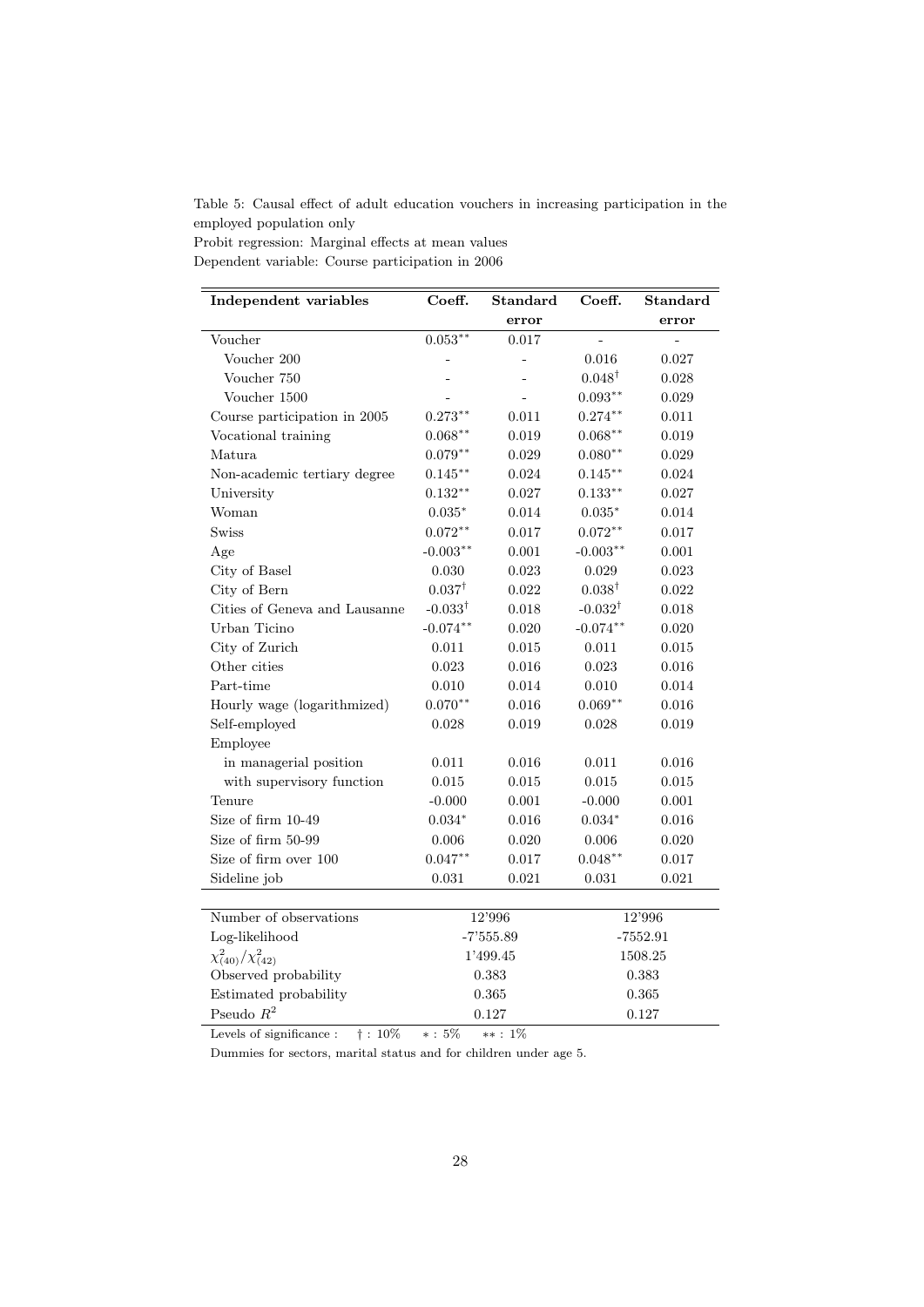<span id="page-31-0"></span>Table 6: Adult education participation in 2006 as a function of adult education activity in 2005; Multinomial logistic regression: Marginal effects at mean values Reference category: No course participation in 2005 and 2006

| Independent variables Coefficient Standard error                      |           |       |  |  |  |
|-----------------------------------------------------------------------|-----------|-------|--|--|--|
| Course participation in 2006 only                                     |           |       |  |  |  |
| Voucher 200                                                           | 0.019     | 0.018 |  |  |  |
| Voucher 750                                                           | $0.044*$  | 0.018 |  |  |  |
| Voucher 1500                                                          | $0.061**$ | 0.019 |  |  |  |
| Course participation in 2005 and 2006                                 |           |       |  |  |  |
| Voucher 200                                                           | 0.016     | 0.019 |  |  |  |
| Voucher 750                                                           | 0.027     | 0.020 |  |  |  |
| Voucher 1500                                                          | 0.006     | 0.019 |  |  |  |
| Course participation in 2005 only                                     |           |       |  |  |  |
| Voucher 200                                                           | 0.011     | 0.020 |  |  |  |
| Voucher 750                                                           | 0.011     | 0.021 |  |  |  |
| Voucher 1500                                                          | $-0.020$  | 0.019 |  |  |  |
|                                                                       |           |       |  |  |  |
| Number of observations<br>16'291                                      |           |       |  |  |  |
| $-19'453.21$<br>Log-likelihood                                        |           |       |  |  |  |
| $\chi^2_{(69)}$                                                       | 1313.78   |       |  |  |  |
| Pseudo $R^2$                                                          | 0.057     |       |  |  |  |
| $*: 5\%$ $**: 1\%$<br>Levels of significance :<br>$\dagger$ : 10 $\%$ |           |       |  |  |  |

Dummies as in Table [4.](#page-29-0)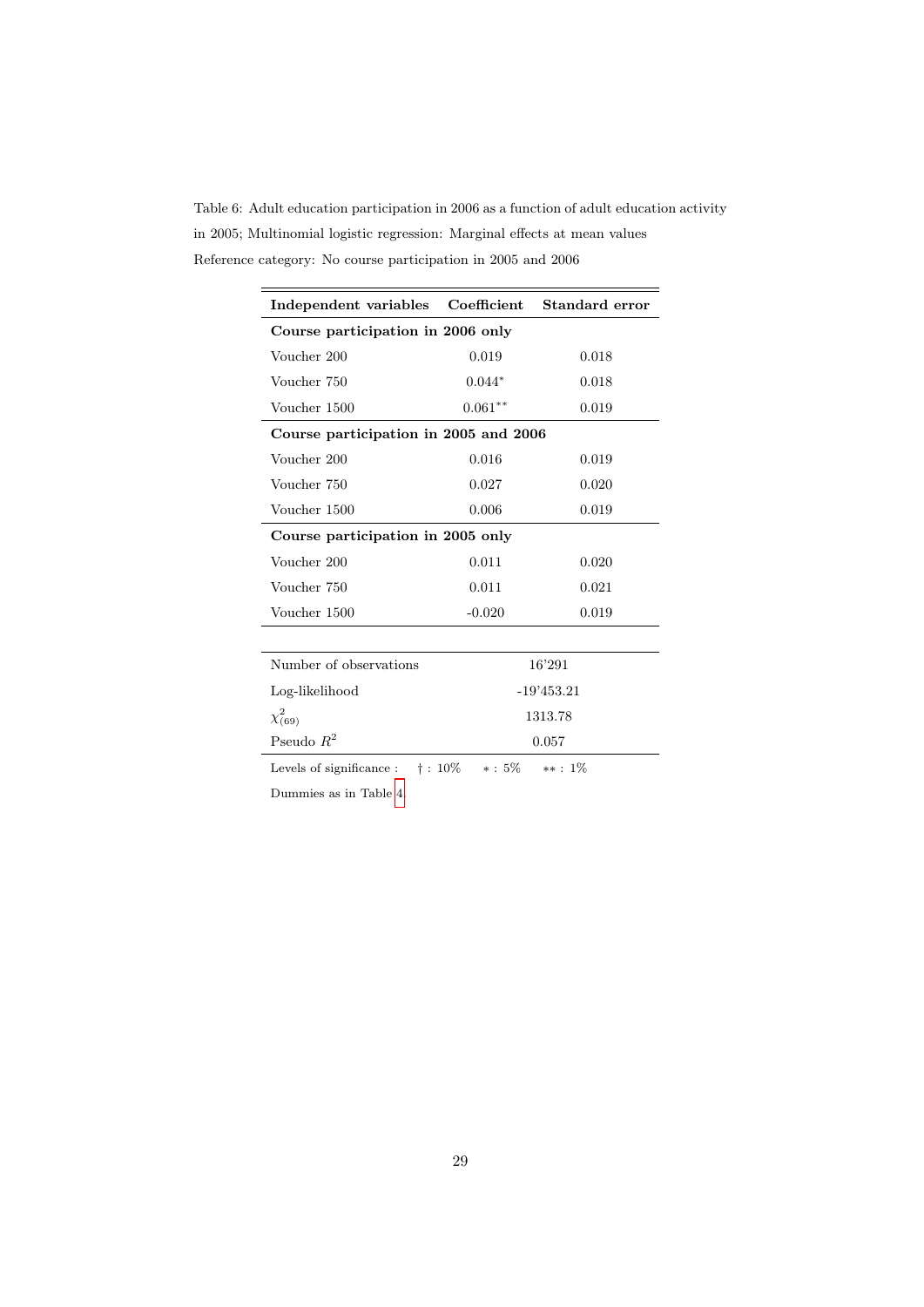| Prior educational<br>attainment | Deadweight<br>$\cos$ in $\%$ | Causal<br>effect | Deadweight loss<br>as a $\%$ of re- |
|---------------------------------|------------------------------|------------------|-------------------------------------|
|                                 |                              | in $%$           | deemed vouchers                     |
| Compulsory School               | 3.7                          | 6.1              | 37.7                                |
| Upper secondary level           | 8.7                          | 6.6              | 56.8                                |
| Vocational training             | 9.4                          | 5.0              | 65.1                                |
| Matura                          | 5.5                          | 13.7             | 28.7                                |
| Tertiary level                  | 17.7                         | 5.5              | 76.3                                |
| Non-academic tertiary degree    | 16.6                         | 7.7              | 68.3                                |
| University                      | 19.6                         | 1.8              | 91.4                                |
| Total                           | 10.0                         | 6.5              | 60.5                                |

<span id="page-32-0"></span>Table 7: Estimated deadweight loss by prior educational attainment level Distribution of redeemed vouchers as a percentage of all vouchers per group

<span id="page-32-1"></span>Table 8: Number of courses attended within the past year (in %)

| Number of | Control | Experimental | <b>Voucher</b> |
|-----------|---------|--------------|----------------|
| courses   | group   | group        | redeemed       |
|           | 73.6    | 73.1         | 64.7           |
| 2         | 19.3    | 20.9         | 23.6           |
| $>$ 3     | 7.1     | 6.0          | 11.7           |
|           | 100     | 100          | 100            |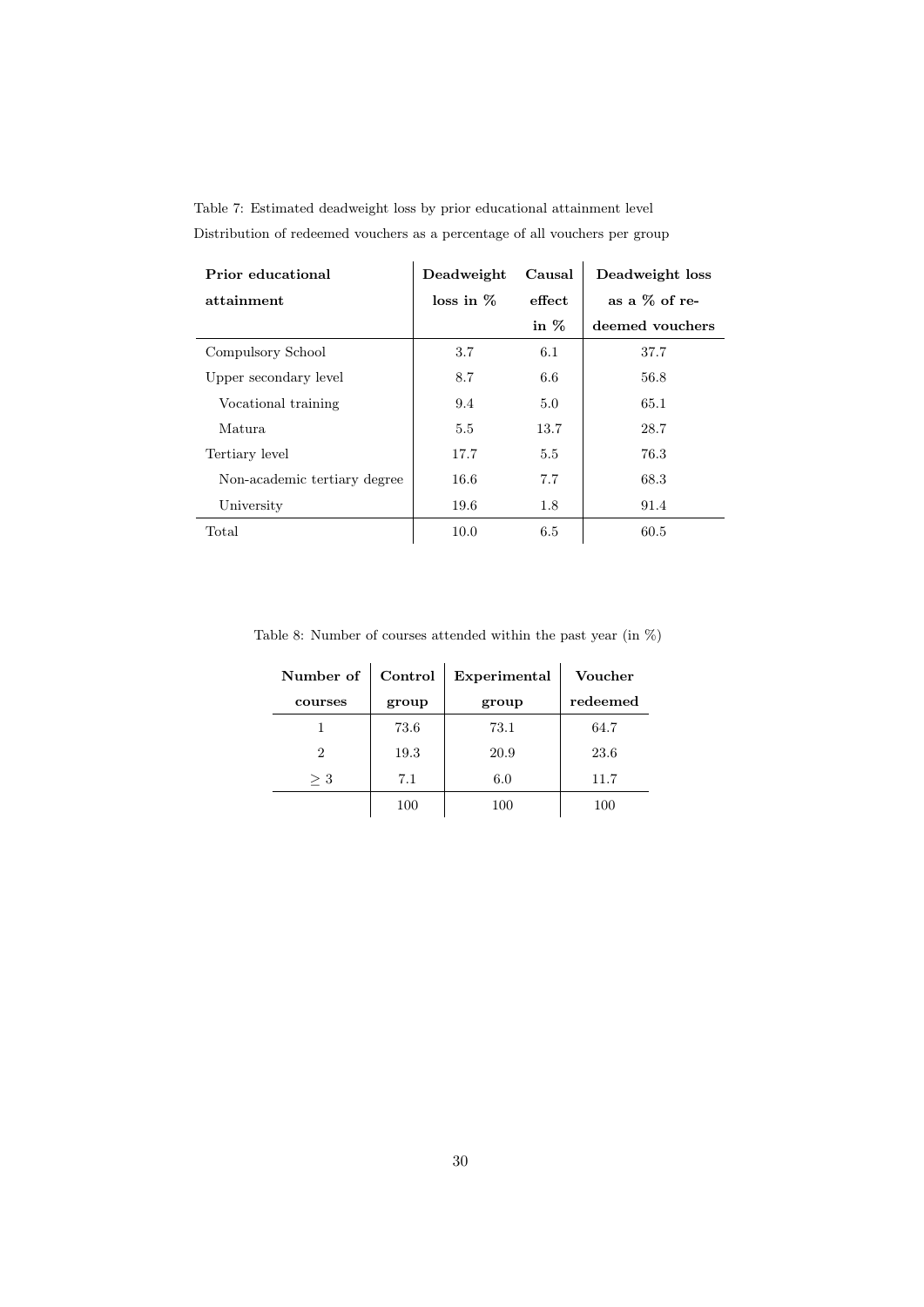<span id="page-33-0"></span>Table 9: Number of courses attended

Multinomial logistic regression: Marginal effects at mean values Reference category attended no courses

| Independent variables                       | Coefficient       | Standard error |  |  |
|---------------------------------------------|-------------------|----------------|--|--|
| 1 course attended                           |                   |                |  |  |
| Voucher 200                                 | $0.047^{\dagger}$ | 0.025          |  |  |
| Voucher 750                                 | $0.054*$          | 0.025          |  |  |
| Voucher 1500                                | $0.044^{\dagger}$ | 0.026          |  |  |
| Vocational training                         | $0.063**$         | 0.015          |  |  |
| Matura                                      | $0.065***$        | 0.022          |  |  |
| Non-academic tertiary degree                | $0.126***$        | 0.021          |  |  |
| University                                  | $0.138***$        | 0.022          |  |  |
| 2 courses attended                          |                   |                |  |  |
| Voucher 200                                 | $-0.000$          | 0.010          |  |  |
| Voucher 750                                 | 0.015             | 0.011          |  |  |
| Voucher 1500                                | $0.032*$          | 0.013          |  |  |
| Vocational training                         | 0.013             | 0.008          |  |  |
| Matura                                      | $0.038***$        | 0.014          |  |  |
| Non-academic tertiary degree                | $0.036***$        | 0.013          |  |  |
| University                                  | $0.040**$         | 0.014          |  |  |
| 3 or more courses attended                  |                   |                |  |  |
| Voucher 200                                 | $-0.004$          | 0.004          |  |  |
| Voucher 750                                 | 0.000             | 0.004          |  |  |
| Voucher 1500                                | 0.009             | 0.006          |  |  |
| Vocational training                         | $0.007^{\dagger}$ | 0.004          |  |  |
| Matura                                      | $0.030**$         | 0.010          |  |  |
| Non-academic tertiary degree                | $0.015*$          | 0.007          |  |  |
| University                                  | $0.024*$          | 0.010          |  |  |
|                                             |                   |                |  |  |
| Number of observations                      | 16'097            |                |  |  |
| Log-likelihood                              | $-12'571.46$      |                |  |  |
| $\chi^{2}_{(72)}$                           | 1'686.96          |                |  |  |
| Pseudo $R^2$                                | 0.098             |                |  |  |
| $\dagger$ : 10%<br>Levels of significance : | $* : 5\%$         | $**: 1\%$      |  |  |

Dummies as in Table [4.](#page-29-0)